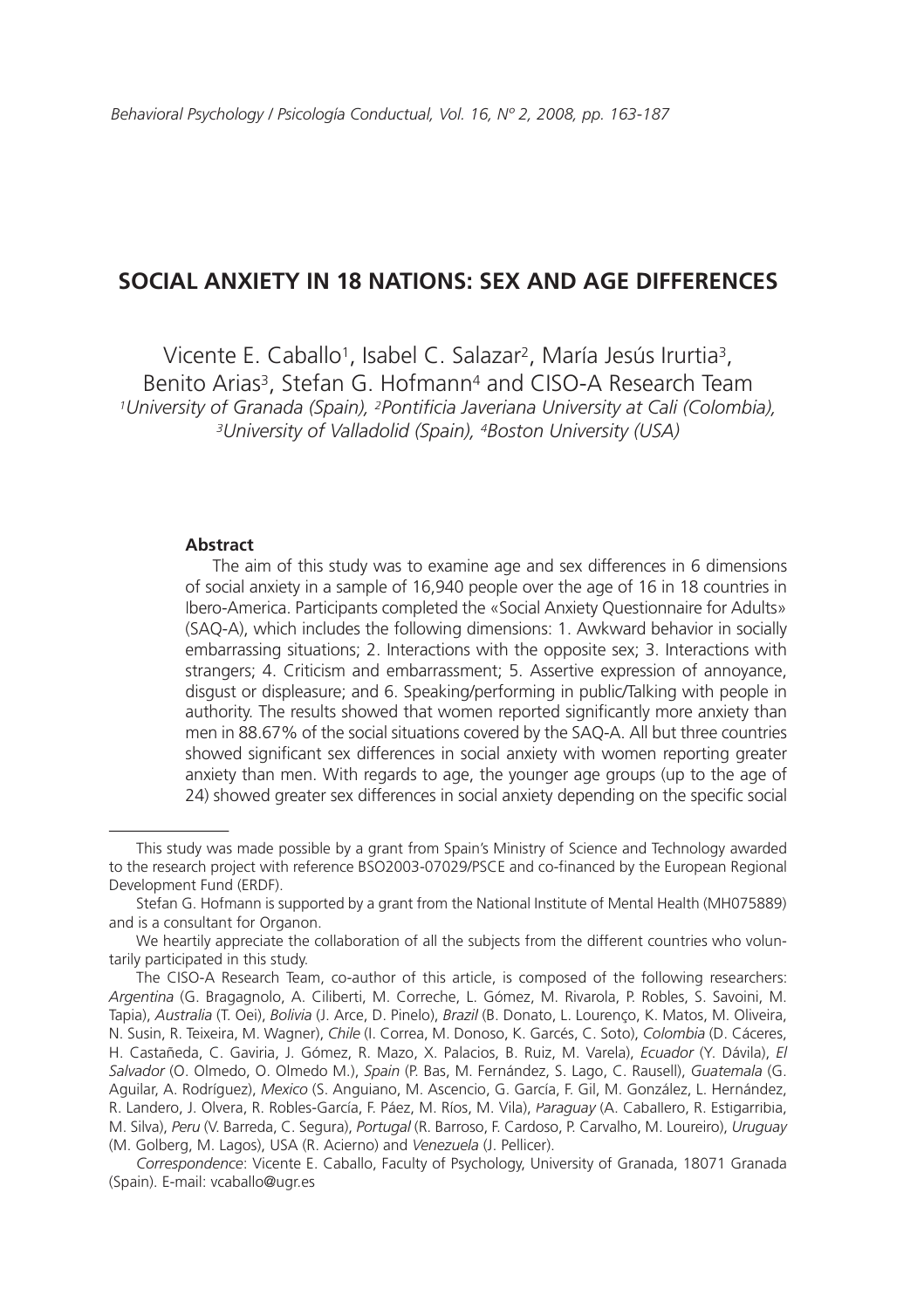anxiety dimensions. Finally, anxiety and age was positively associated for some social anxiety dimensions and negatively or U-shaped for others. Although the sample size was very large, some of the results will require future replication.

KEY WORDS: *social anxiety, social phobia, age differences, sex differences, crosscultural differences, size effect.*

#### **Resumen**

El objetivo de este estudio consiste en examinar las diferencias asociadas a la edad y el sexo en 6 dimensiones de la ansiedad social en una muestra de 16.940 sujetos con una edad superior a 16 años en 18 países iberoamericanos. Los participantes rellenaron el «Cuestionario de ansiedad social para adultos» (CASO-A), que consta de las siguientes dimensiones: 1. Quedar en evidencia/Hacer el ridículo, 2. Interacciones con el sexo opuesto, 3. Interacciones con desconocidos, 4. Situaciones de crítica y ridículo, 5. Expresión asertiva de molestia, desagrado o enfado, y 6. Hablar/actuar en público/Interacción con personas de autoridad. Los resultados mostraron que las mujeres informaban de más ansiedad que los hombres en el 88,67% de las situaciones sociales incluidas en el CASO-A. Todos los países, menos tres, mostraron diferencias significativas en ansiedad social asociadas al sexo, siendo las mujeres las que informaban de más ansiedad que los hombres. Con respecto a la edad, los grupos de personas más jóvenes (hasta la edad de 24 años) mostraban diferencias sexuales en ansiedad social más acusadas dependiendo, no obstante, de las dimensiones específicas de la ansiedad social. Finalmente, la ansiedad y la edad estaban asociadas positivamente en algunas dimensiones de ansiedad social y negativamente o en forma de U en otras. Aunque el tamaño de la muestra era bastante grande, es necesario que algunos de los resultados obtenidos en el presente estudio sean replicados en trabajos posteriores.

PALABRAS CLAVE: *ansiedad social, fobia social, diferencias de edad, diferencias de sexo, diferencias transculturales, tamaño del efecto.*

## **Introduction**

Social anxiety disorder, or social phobia, is one of the most frequent mental disorders in the world, after depression and alcohol abuse (Davidson, Hughes, George, & Blazer, 1993, 1994; Kessler, et al.*,* 1994; Kessler, Stang, Wittchen, Stein, & Walters, 1999; Lecrubier, Wittchen, Faravelli, Bobes, Patel, & Knapp, 2000; Magee, Eaton, Wittchen, McGonagle, & Kessler, 1996; Schneier, Johnson, Hornig, Liebowitz, & Weissman, 1992; Stein, Walker, & Forde, 1994; Weinstock, 1999), with which, in turn, it has high comorbidity (Chartier, Walker, & Stein, 2003; Erwin, Heimberg, Juster, & Mindlin, 2002; Fehm, Beesdo, Jacobi, & Fiedler, 2008; Fogler, 2005; Ham, & Hope, 2005; Lampe, Slade, Issakidis, & Andrews, 2003; Merikangas, & Angst, 1995; Morris, Stewart, & Ham, 2005; Swinson, 2005; Weinstock, 1999; Yonkers, Dyck, & Keller, 2001). Social phobia is highly comorbid with other anxiety disorders (e.g., panic disorder, agoraphobia, specific phobia) or other mental disorders. In most cases (except for specific phobia) social phobia precedes other mental disorders and appears to serve as a risk factor for their onset (Chartier, et al.*,* 2003; Dell'Osso, et al.*,* 2002; Fehm, et al.*,* 2008; Lampe, et al.*,* 2003; Magee, et al.*,* 1996; Merikangas,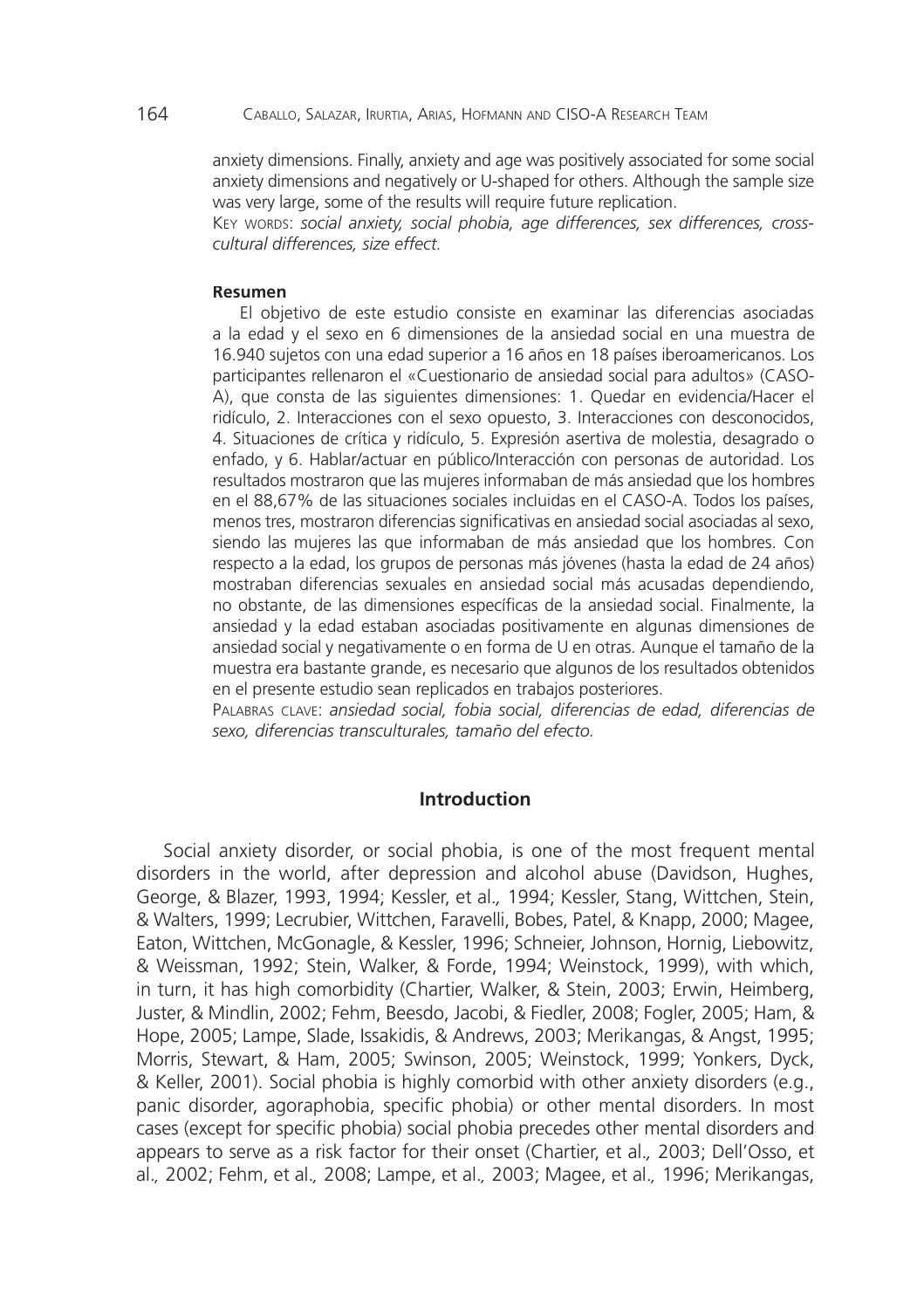Avenevoli, Acharyya, Zhang, & Angst, 2002; Nelson, et al.*,* 2000; Spitzer, Williams, Gibbon, & First, 1992; Turk, et al.*,*1998; Wittchen, Stein, & Kessler, 1999).

Diagnostic criteria based on the DSM-IV-TR (American Psychiatric Association [APA], 2000) for social phobia include the fear of social or performance situations in which embarrassment may occur, associated with avoidance of these situations or their endurance with intense anxiety or distress. This avoidance or distress interferes significantly with the person's normal routine, occupational and academic performance, social activities and relationships. Social phobia follows a chronic course and has a negative impact on the individual's satisfaction with, and quality of, life (Brunello, et al.*,* 2000; Fehm, et al.*,* 2008; Kessler, et al.*,* 1999; Lecrubier, et al.*,* 2000; Safren, Heimberg, Brown, & Holle, 1997; Schneier, et al.*,* 1994; Weinstock, 1999; Wittchen, Fuetsch, Sonntag, Müller, & Liebowitz, 2000). Only few people seek treatment, and when they do it is often because of the comorbid disorders (Fehm, et al.*,* 2008; Magee, et al.*,* 1996; Merikangas, et al.*,* 2002; Ruscio, Brown, Chiu, Sareen, Stein, & Kessler, 2008; Schneier, et al.*,* 1992; Wittchen, et al.*,* 1999).

Individuals who suffer from social phobia tend to spend more time on their own and avoid personal interaction and contact with others. They tend to be less successful in initiating and upholding romantic and affective relationships and friendships. Furthermore, they often find it difficult to improve their level of education, hold a job, be productive, increase their income, and they have problems finding social support at a difficult time in their lives (Caballo, 1995; Fehm, et al.*,* 2008; Wittchen, et al.*,* 2000). Finally, individuals with social phobia often develop other mental disorders and are exposed to a greater risk of suicide (Caballo, & Turner, 1994; Davidson, et al.*,* 1993; Nelson, et al.*,* 2000; Schneier, et al.*,* 1992; Yonkers, et al.*,* 2001). Consequences of this nature can be observed especially in those who have multiple social fears (Ruscio, et al.*,* 2008; Wittchen, et al.*,* 1999).

In a broader sense, the problems caused by social phobia can even have a bearing on public health, the economy, and a country's development due to the impact the disorder has on work productivity, professional training, and the opportunities for improving the standards of living (Nardi, 2005; Waghorn, Chant, White, & Whiteford, 2005; Wittchen, et al.*,* 2000), as well as increasing the cost of treatment (including drugs).

So far, no causal factors for social phobia have been clearly identified, but correlational studies point to a number of possible etiologies. For example, social fears are heritable, although the estimated degree of heritability ranges between 28 and 51% (Kendler, Karkowski, & Prescott, 1999; Nelson, et al.*,* 2000), and especially in men (Kendler, Jacobson, Myers, & Prescott, 2002). It has further been suggested that individuals with an extreme form of social phobia show a greater lability of their autonomic nervous (Lang, & Stein, 2001; Merikangas, et al.*,* 2002). Other etiological factors related to social phobia include behavioral inhibition (Beidel 1998; Merikangas, et al.*,* 2002; Wittchen, et al.*,* 1999); sensitivity to anxiety (Pollock, et al. 2002); shyness (Furmark, 2000; Kessler, Stein, & Berglund, 1998; Merikangas, et al.*,* 2002; Stein, & Kean, 2000), long periods of separation from one's parents during childhood or early adolescence (Wittchen, et al.*,* 1999); loss of a very close relationship with an adult (Chartier, Walker, & Stein, 2001), especially in males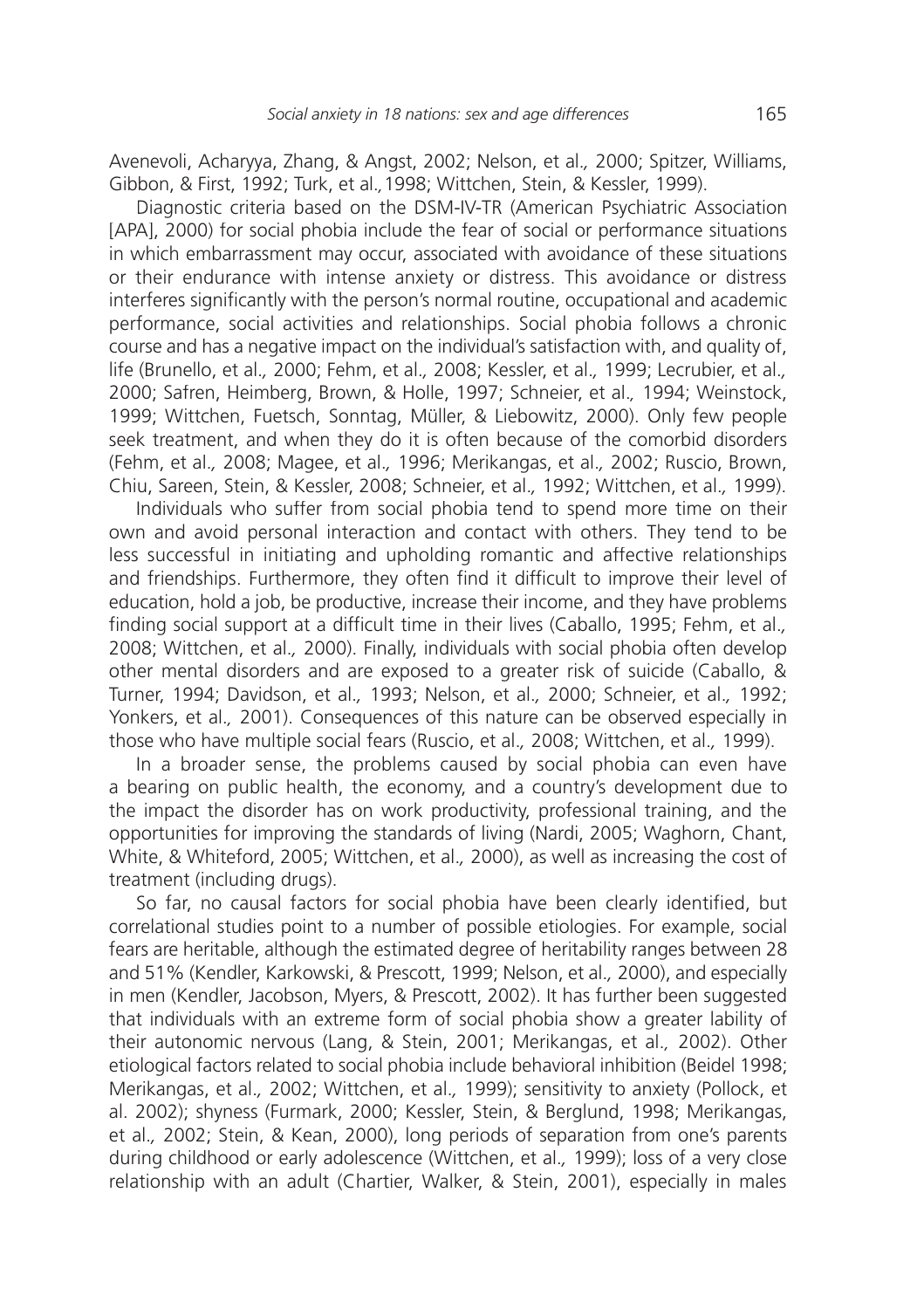(DeWit, et al.*,* 2005); a history of psychopathology in one's parents (Chartier, et al.*,* 2001; DeWit, et al.*,* 2005; Wittchen, et al.*,* 1999), particularly of social anxiety (Fyer, Mannuzza, Chapman, Martin, & Klein, 1995; Lieb, et al.*,* 2000; Merikangas, et al.*,* 2002); and having suffered from some kind of bullying or sexual abuse (Chartier, et al.*,* 2001; DeWit, et al.*,* 2005; Erath, Flanagan, & Bierman, 2007).

There are inconsistent findings with regards to the typical socio-demographic characteristics of social phobia. Whereas some studies reported that being a woman with low income and little schooling correlates closely with social phobia (Furmark, 2002; Kessler, et al.*,* 1998; Lang, & Stein, 2001; Stein, & Kean, 2000), other studies (e.g., Eng, Heimberg, Coles, Schneier, & Liebowitz, 2000; Merikangas, et al.*,* 2002) have not found any differences between sexes, level of education, or marital status.

The lifetime prevalence rate of social phobia varies widely between different countries. For example, based on data from the United States the estimated lifetime prevalence rate is 12.1% (Kessler, et al.*,* 2005; Ruscio, et al.*,* 2008). The estimated lifetime prevalence rate in Netherlands is 7.8% (9.7% in women and 5.9% in men) (Bijl, Ravelli, & VanZessen, 1998), in Switzerland 5.6%, (7.3% in women and 3.7% in men) (Merikangas, et al.*,* 2002); and in Italy 3.27% with a ratio of 2:1 between women and men (Faravelli, Zucchi, Viviani, Salmoria, & Perone, 2000). Regarding the 12-months prevalence rate in some countries it has been estimated to be 2.0% (2.7% in women and 1.3% in men) in Germany (Fehm, et al.*,* 2008) or 2.3% in Australia, without a significant difference between women (2.5%) and men (2.1%) (Lampe, et al.*,* 2003). This information is sometimes difficult to compare due to the differences in diagnostic criteria, assessment methods, the number and type of social situations evaluated, the time when the information is gathered, and the actual research method itself.

# *Sex and age differences in social phobia*

Some epidemiological studies on social phobia found significant differences between women and men (Pollard, & Henderson, 1988; Turk, et al.*,* 1998), whereas others did not (Yonkers, et al.*,* 2001). According to Pollard, & Henderson (1988), the ratio between women and men who fulfill the criteria for social phobia, as per DSM-III (APA, 1980), is 3 to 2. The authors reported the prevalence of four kinds of social phobia: public speaking or performing (20.6%), writing in front of others (2.8%), eating in restaurants (1.2%) and the use of public restrooms (0.2%). With regards to sex differences, it was found that the fears of eating in restaurants and of writing in public were greater among men, whereas the fears of using public restrooms and of speaking or performing in public were greater in women.

In a sample of 212 patients with social phobia as defined by DSM-IV (APA, 2000), Turk, et al. (1998) found no significant sex differences in the social phobia history, the diagnostic subtypes, the comorbidity with other anxiety disorders, mood disorders, and avoidant personality disorder. The authors suggested that certain sex differences might be related to the degree of anxiety rather than the type of the feared social situation. It is further possible that women are more fearful than men when talking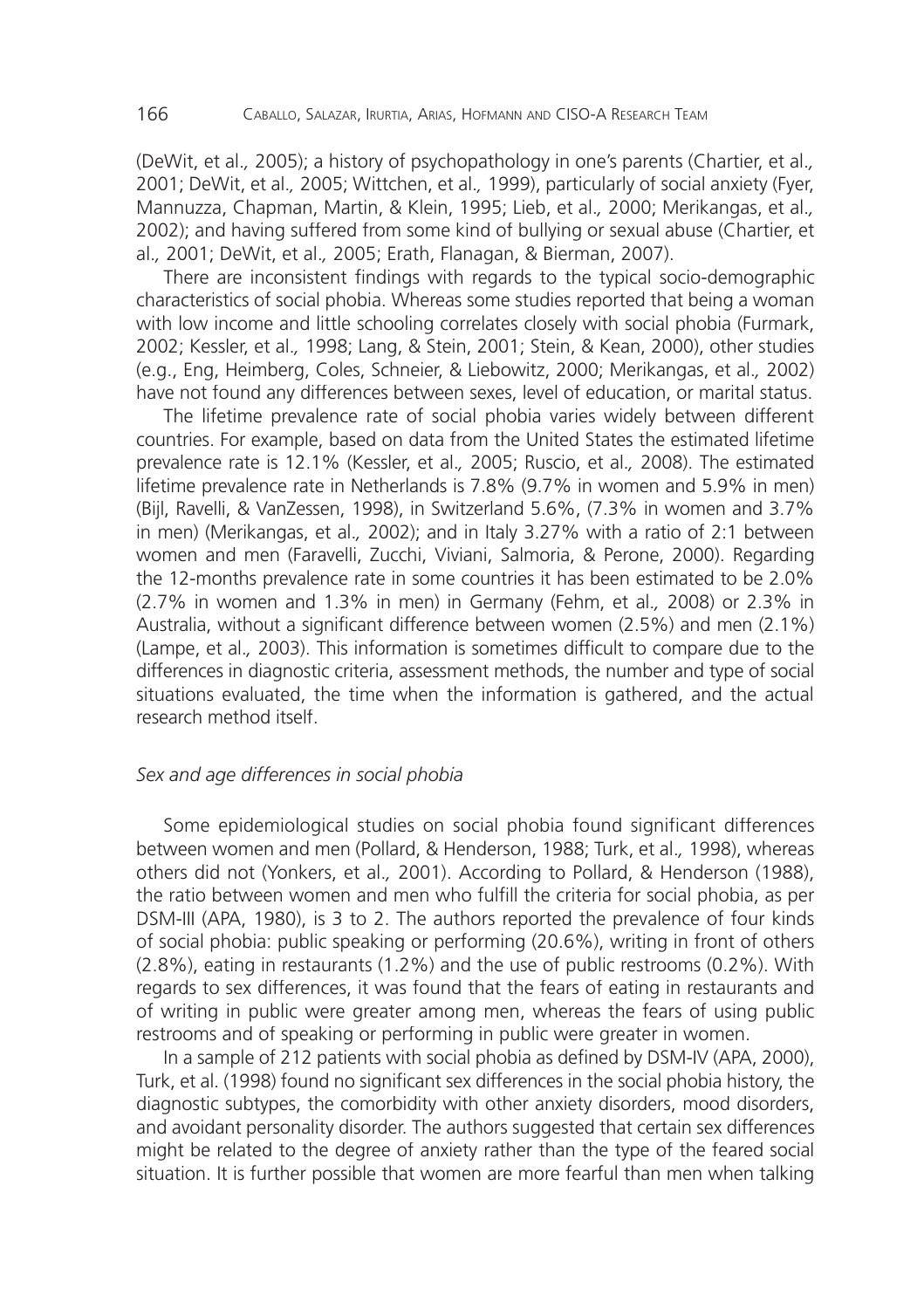with people in authority, acting/performing/giving a talk in front of an audience, working while being observed, entering a room when others are already seated, being the centre of attention, speaking up at a meeting, expressing disagreement or disapproval to people one does not know very well, giving a report to a group and giving a party. In contrast, men reported more anxiety than women when urinating in a public bathroom and returning goods to a store. However, it has also been found that men and women share many social fears, such as informal interaction situations (e.g., participating in small groups, going to a party or being observed by others, such as when using a public telephone or when eating in public).

Yonkers, et al. (2001) found that women (56%) were slightly (but not significantly) more likely to have generalized social phobia than men (47%) in a study of 176 patients with social phobia as defined by DSM-III-R (APA, 1987). Similar results were reported by Stein, Walker, and Forde (1994) who interviewed 526 people over the telephone. The results showed that women (67.1%) reported more anxiety than the men (53.0%) and also reported experiencing it in more than one social situation, including public speaking, speaking in front of a small group of familiar people, speaking to strangers, meeting new people, and dealing with people in authority. However, they did not find differences between men and women in performance situations, such as writing or eating in front of others and attending social meetings. In contrast, Wittchen, et al. (1999) observed significant sex differences in four (out of 6) social situations, including eating or drinking in public (6.4% women and 2.4% men), writing while someone watches (2.8% women and 1.7% men), participating in social events (6.2% women and 3.0% men) and talking with/to others (social talk) (8.5% women and 4.2% men). These results were based on a longitudinal study with 3,021 subjects who were between 14 and 24 years old when the study began.

Dell'Osso, et al. (2002) and Dell'Osso, et al. (2003) analyzed sex differences in social anxiety in 520 high-school students who were on average 18.6 years old. The authors divided the sample into three groups depending to their social anxiety scores. The greatest differences between males and females were reported in the group with the lowest anxiety associated with interpersonal sensitivity, including social fears and feelings of awkwardness or embarrassment when being the centre of attention, when performing in front of others (e.g., writing or speaking), or expressing their feelings to someone. In contrast, the groups with intermediate or high social anxiety recorded no differences between the sexes in the domains that were assessed.

Merikangas, et al. (2002) analyzed the differences between the sexes in 591 people who took part in a 15-year long longitudinal study. The authors found that over the course of their lives women were diagnosed with higher rates of clinical and subclinical social phobia, but there were few sex differences among individuals who had only some symptoms of the disorder. This study did not specify the social fears that differentiated women and men.

Concerning age, a number of studies reported that social phobia was more common in younger individuals (age 15 and 25) and less common in older individuals (Fehm, et al.*,* 2008; Heimberg, Stein, Hiripi, & Kessler, 2000; Magee, et al.*,* 1996; Schneier, et al.*,* 1992). This same conclusion is reached by Furmark (2002), who reviewed large-scale epidemiological studies.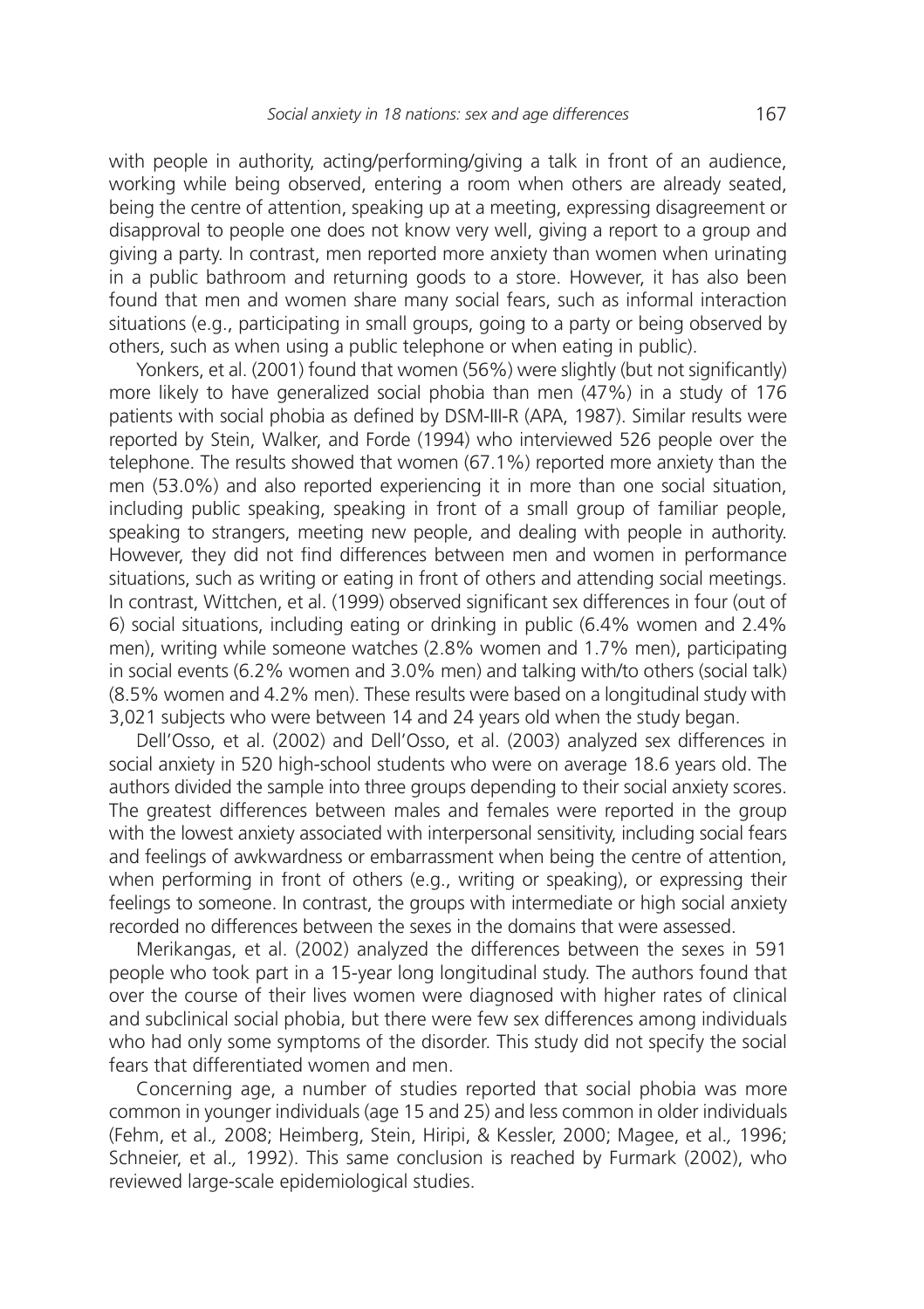#### 168 CABALLO, SALAZAR, IRURTIA, ARIAS, HOFMANN AND CISO-A RESEARCH TEAM

In general, studies examining community samples with adults and clinical samples suggest a greater prevalence of social phobia in women than in men and in younger than in older people (Heimberg, et al.*,* 2000; Magee, et al.*,* 1996; Wittchen, et al.*,* 1999). Given these findings, this study focused on identifying the differences and similarities between men and women in the majority (16) of countries in Latin America, Spain and Portugal. Furthermore, the aim was to examine differences and similarities in social anxiety (in those same countries) between different age groups and between males and females.

### **Method**

#### *Participants*

Sixteen Latin American countries, Portugal and Spain participated in this study. Table 1 shows the questionnaire scores of the total sample and of men and women for each country.

## *Procedure*

More than 1,000 people (students and many significant others) were asked to record social situations over a period of 6 years, generating a pool of more than 10,000 situations from which 512 social situations were finally extracted. These situations plus four more control items formed the *Social Anxiety Questionnaire for Adults* (SAQ-A) («Cuestionario de Ansiedad Social para Adultos»; CASO-A) (see Caballo, et al.*,* 2006; Caballo, et al.*,* in press, for a complete description of the entire procedure).

One hundred and twenty-nine research collaborators from 16 Latin American countries, Portugal and Spain agreed to assist in the data collection. The specific countries that participated (and the number of collaborators) were as follows: Argentina (16), Bolivia (6), Brazil (7), Chile (7), Colombia (16), Costa Rica (1), Dominican Republic (2), Ecuador (2), El Salvador (2), Guatemala (3), Mexico (35), Panama (3), Paraguay (3), Peru (8), Portugal (5), Spain (10) Uruguay (2), and Venezuela (1) (see Caballo, et al.*,* in press).

The SAQ-A was administered to people in these 18 countries that participated in the study (Table 1). The study focused on the differences between men and women in the specific items (out of the 512 total items that make up the SAQ-A) and the dimensions (factors) of this questionnaire that were identified after a series of analyses. These dimensions were also used to compare the different age groups.

Moreover, 5 age groups were formed: a) individuals up to and including the age of 18, which are the years prior to entering university, b) individuals between the ages of 19 and 24, which are the university years, c) individuals between the ages of 25 and 30, which are the years of post-university training and finding a job, d)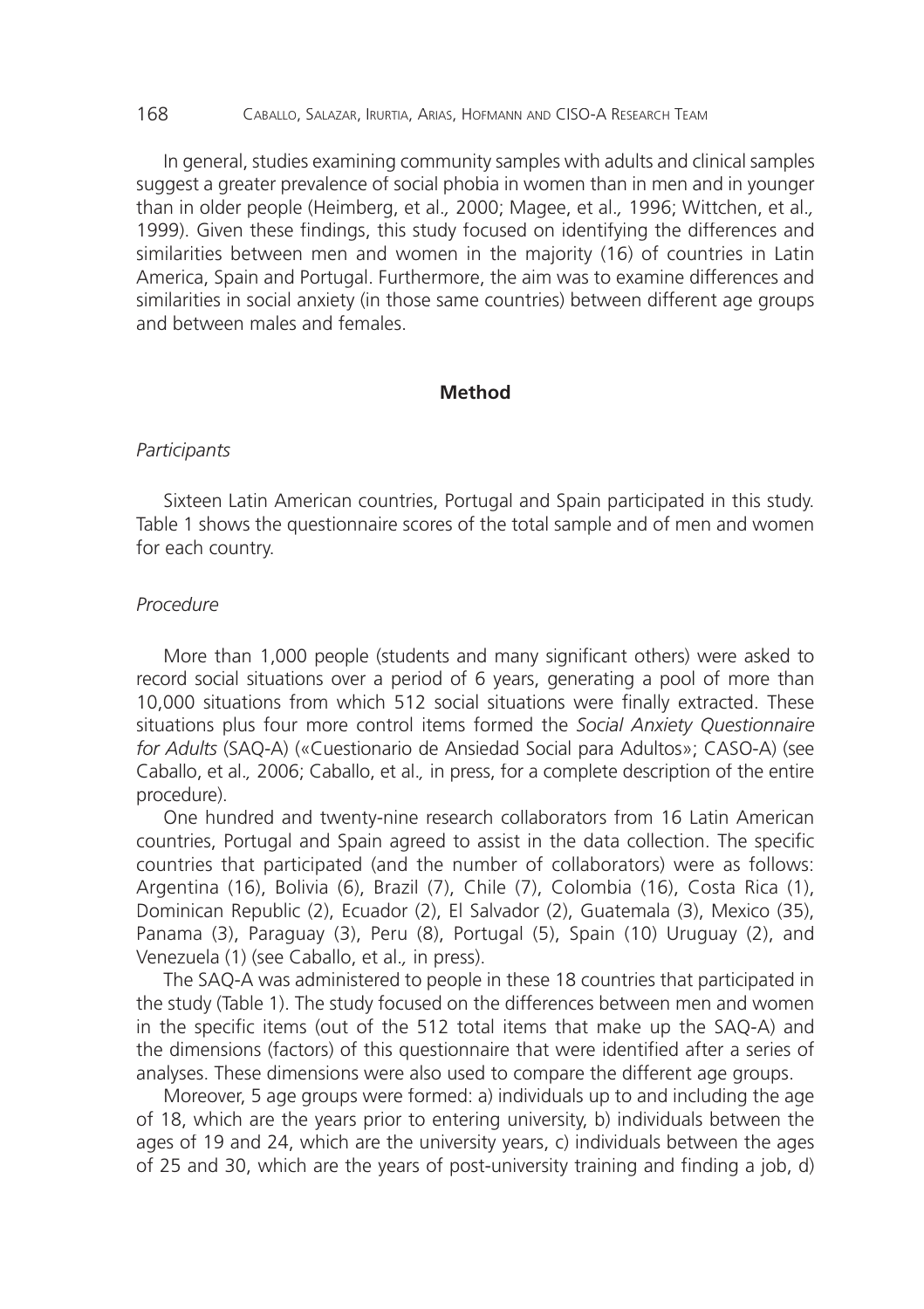Participants distributed by country in the study with the SAQ-A

|                       |      | Women            |            | Men              | All subjects |                  |  |
|-----------------------|------|------------------|------------|------------------|--------------|------------------|--|
| Country               | N    | Mean age<br>(SD) | $\hbox{N}$ | Mean age<br>(SD) |              | Mean age<br>(SD) |  |
| Argentina             | 496  | 30.25<br>(10.89) | 378        | 28.82<br>(11.42) | 874          | 30.06<br>(11.11) |  |
| <b>Bolivia</b>        | 412  | 24.37<br>(7.68)  | 403        | 23.80<br>(9.09)  | 815          | 24.09<br>(8.40)  |  |
| Brazil                | 695  | 26.07<br>(9.48)  | 542        | 27.55<br>(10.79) | 1237         | 26.71<br>(10.09) |  |
| Chile                 | 376  | 26.90<br>(10.86) | 307        | 27.91<br>(11.52) | 683          | 27.35<br>(11.17) |  |
| Colombia              | 849  | 24.70<br>(9.60)  | 764        | 25.47<br>(9.81)  | 1613         | 25.06<br>(9.70)  |  |
| Costa Rica            | 204  | 23.23<br>(9.42)  | 122        | 18.86<br>(5.82)  | 326          | 21.60<br>(8.52)  |  |
| Dominican<br>Republic | 286  | 20.16<br>(4.61)  | 216        | 19.43<br>(4.36)  | 502          | 19.85<br>(4.51)  |  |
| Ecuador               | 353  | 21.39<br>(5.43)  | 142        | 21.95<br>(4.91)  | 495          | 21.55<br>(5.29)  |  |
| El Salvador           | 146  | 21.88<br>7.12)   | 136        | 22.83<br>(6.81)  | 282          | 22.34<br>(6.97)  |  |
| Guatemala             | 250  | 27.02<br>(10.89) | 218        | 28.73<br>(10.63) | 468          | 27.82<br>(10.79) |  |
| Mexico                | 2363 | 25.14<br>(10.34) | 1921       | 25.29<br>(9.68)  | 4284         | 25.20<br>(10.05) |  |
| Panama                | 103  | 29.06<br>(12.95) | 117        | 29.69<br>(11.57) | 220          | 29.39<br>(12.21) |  |
| Paraguay              | 89   | 24.62<br>(8.03)  | 76         | 21.91<br>(6.82)  | 165          | 23.37<br>(7.60)  |  |
| Peru                  | 972  | 23.08<br>(8.37)  | 1000       | 23.25<br>(8.00)  | 1972         | 23.16<br>(8.18)  |  |
| Portugal              | 240  | 27.71<br>10.01)  | 278        | 27.03<br>(11.16) | 518          | 27.35<br>(10.64) |  |
| Spain                 | 905  | 22.80<br>(8.80)  | 666        | 27.01<br>(12.00) | 1571         | 24.58<br>(10.48) |  |
| Uruguay               | 99   | 32.39<br>(12.27) | 100        | 33.43<br>(10.91) | 199          | 32.91<br>(11.60) |  |
| Venezuela             | 502  | 27.17<br>(10.88) | 214        | 27.34<br>(11.47) | 716          | 27.20<br>(11.04) |  |
| All the<br>countries  | 9340 | 24.99<br>(9.82)  | 7600       | 25.59<br>(10.15) | 16940        | 25.26<br>(9.97)  |  |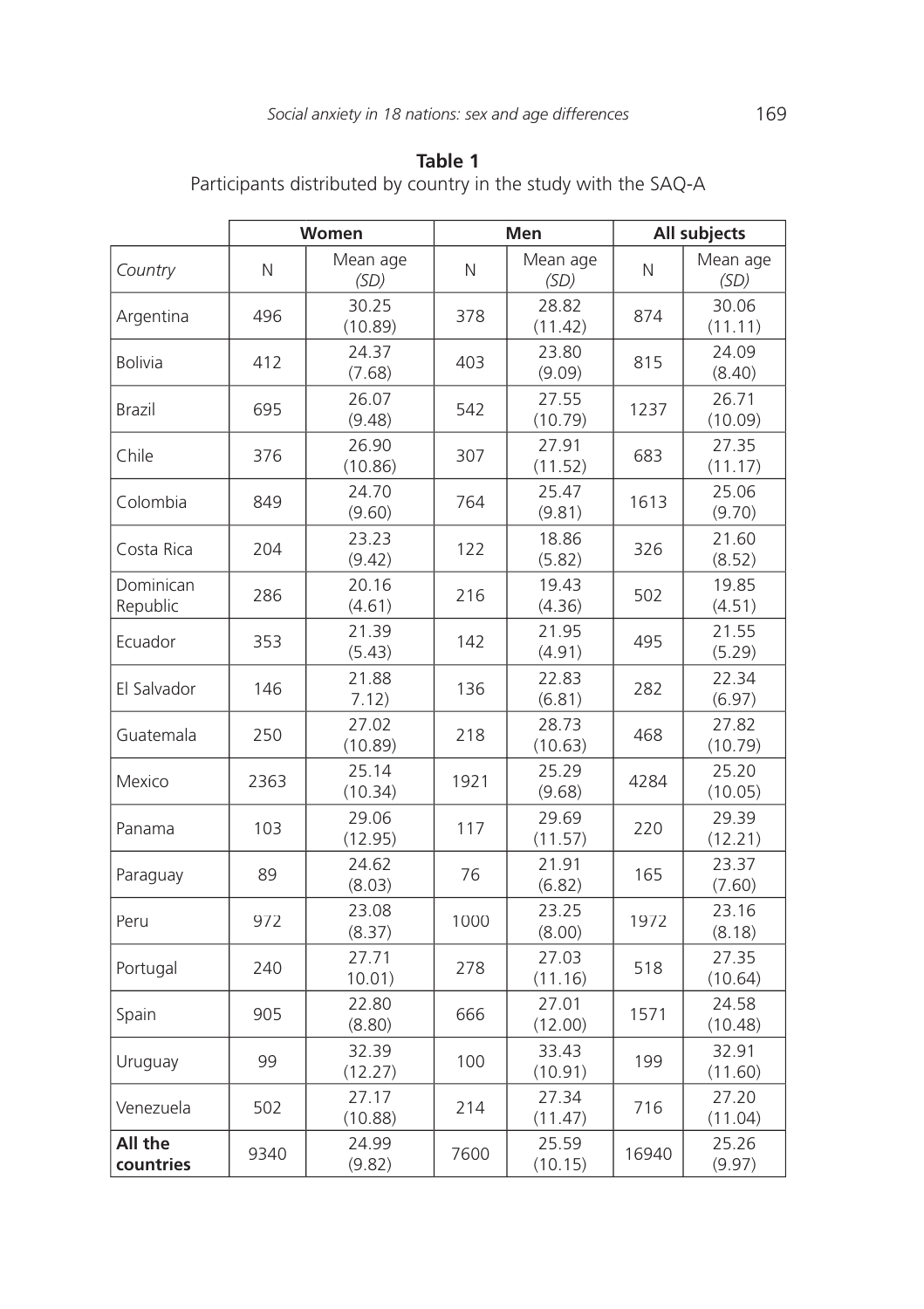individuals between the ages of 31 to 49, which are years of maturity in terms of a career and of stability in one's affective life, and e) individuals older than 50, which are the years when one enjoys one's achievements.

#### *Instrument*

All results were based on the Social Anxiety Questionnaire for Adults (SAQ-A). Each item was answered on a 7-point Likert scale to indicate the level of uneasiness, stress, or nervousness to each situation ( $0 = Not$  at all,  $1 = Very$  slight,  $2 = Slight$ ,  $3$  $=$  Moderate,  $4 =$  High,  $5 =$  Very high, and  $6 =$  Extremely high).

The analyses (cluster analysis, exploratory and confirmatory factor analysis) carried out on the *Social Anxiety Questionnaire for Adults (SAQ-A)* with 11 countries revealed a 6-factor structure solution with 12 items loading on each factor (see Caballo, et al.*,* in press): *1. Awkward behavior in socially embarrassing situations; 2. Interactions with the opposite sex; 3. Interactions with strangers; 4. Criticism and embarrassment; 5. Assertive expression of annoyance, disgust or displeasure; and 6. Speaking/performing in public/Talking with people in authority.*

### **Results**

### *Sex differences*

A comparison between men and women in the individual items of SAQ-A showed that women scored significantly higher than men in most of the items (454 of the 512 situations). Table 2 shows the 15 items with the largest sex difference in which women scored higher than men. As can be seen, most of the items (10) are related to social interaction situations involving the opposite sex. Some of these situations describe relatively uncommon or unusual social situations, such as item 493 (*sleeping with a person of the opposite sex whom I just met)*, item 140 (someone of the opposite sex seeing me naked), or item 164 (watching a *pornographic movie in front of someone of the opposite sex*). The other situations are related to strangers (2 items), friends (2 items), and superiors/teachers (1 item). Cohen's *d* is small in most cases.

There were only 17 out of 512 items in which men scored significantly higher than women. The sex differences in these items were relatively small. Table 3 shows 12 of the items with the largest sex difference in which men scored higher than women. It should be noted that the sex differences are very small as suggested by Cohen's *d*. Most of the situations have to do with expressing/receiving positive feelings or specific informal social situations (birthday, wedding). The other five situations involve talking to people on the phone in front of other people, running into the same person many times throughout the day, expressing love to one's parents or other people, and listening to a close family member's love problems.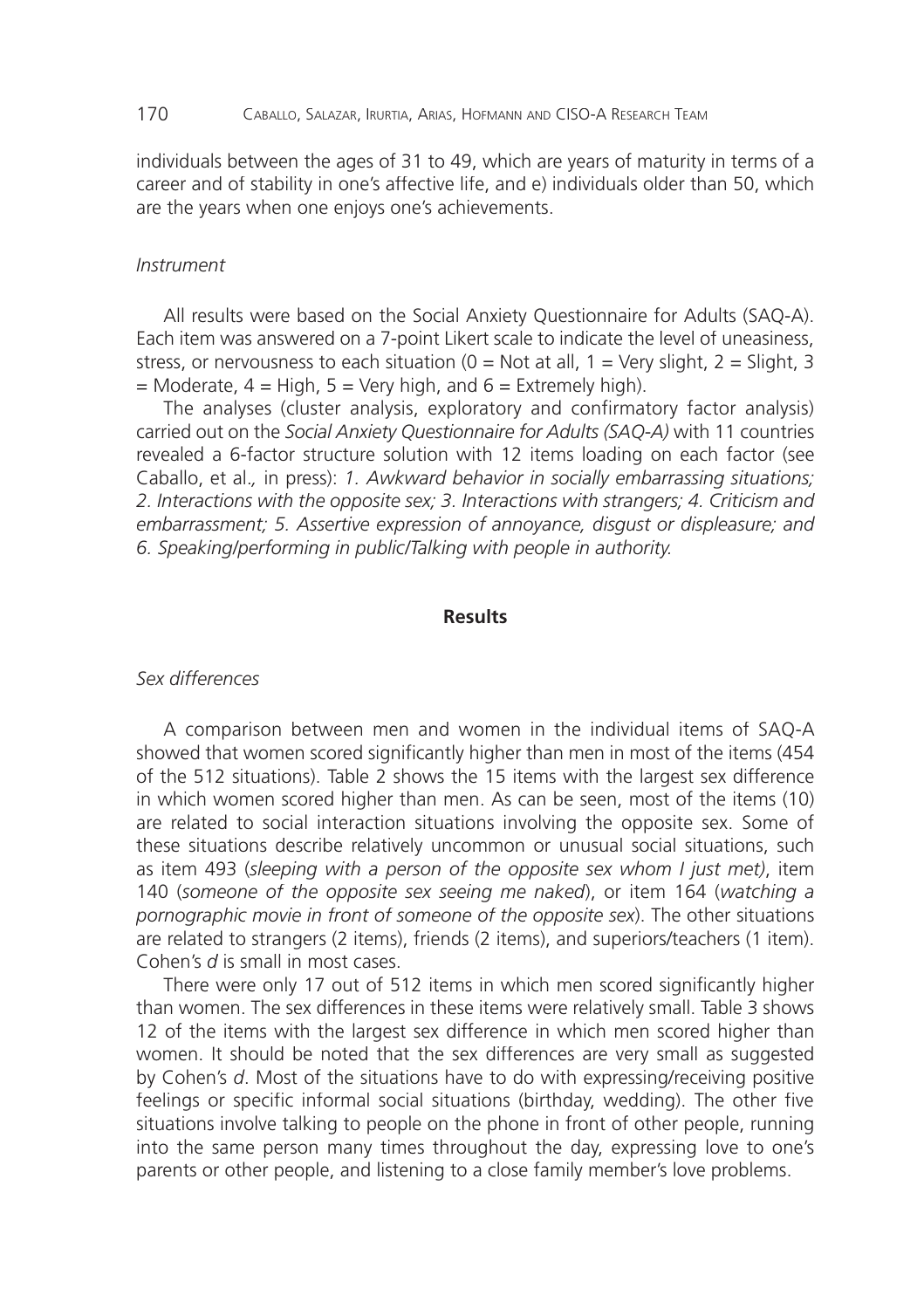Means (M), standard deviations (SD) and other psychometric data regarding the fifteen situations with the largest sex difference in which women scored higher than men

|                                                                                                  | Women          | Men            |                |       |          |      |
|--------------------------------------------------------------------------------------------------|----------------|----------------|----------------|-------|----------|------|
| Items                                                                                            | M(SD)          | M(SD)          | $\mathfrak{t}$ | df    | р        | d    |
| 45. Being stared at by a group of<br>people of the opposite sex                                  | 3.38<br>(1.94) | 2.73<br>(1.90) | 23.90          | 16929 | 0.000000 | 0.34 |
| 96. Going to a porn movie with<br>friends                                                        | 3.54<br>(2.00) | 2.63<br>(1.98) | 29.33          | 16890 | 0.000000 | 0.47 |
| 140. Someone of the opposite<br>sex seeing me naked                                              | 4.33<br>(1.88) | 3.38<br>(1.97) | 31.82          | 16919 | 0.000000 | 0.46 |
| 143. Telling a friend that he/she<br>smells of sweat                                             | 3.45<br>(1.77) | 2.76<br>(1.76) | 25.18          | 16921 | 0.000000 | 0.49 |
| 164. Watching a pornographic<br>movie in front of someone of the<br>opposite sex                 | 3.64<br>(1.93) | 2.88<br>(1.91) | 25.77          | 16902 | 0.000000 | 0.39 |
| 175. Being with someone of the<br>opposite sex who is naked                                      | 3.66<br>(1.92) | 2.70<br>(1.92) | 32.56          | 16901 | 0.000000 | 0.40 |
| 181. Taking an oral exam or<br>presenting a report out aloud                                     | 3.38<br>(1.83) | 2.71<br>(1.75) | 24.19          | 16936 | 0.000000 | 0.50 |
| 200. Going alone to a bar for a<br>drink                                                         | 2.97<br>(1.89) | 2.14<br>(1.80) | 29.06          | 16907 | 0.000000 | 0.37 |
| 223. Getting in a car with<br>someone I do not know                                              | 3.08<br>(1.78) | 2.35<br>(1.65) | 27.32          | 16908 | 0.000000 | 0.45 |
| 254. A person insistently making<br>sexual advances on me                                        | 3.65<br>(1.65) | 2.91<br>(1.65) | 28.72          | 16901 | 0.000000 | 0.43 |
| 343. Being openly stared at by<br>someone of the opposite sex                                    | 3.14<br>(1.72) | 2.50<br>(1.08) | 24.59          | 16905 | 0.000000 | 0.45 |
| 362. Asking someone attractive<br>of the opposite sex for a date                                 | 3.59<br>(1.89) | 2.72<br>(1.79) | 30.65          | 16929 | 0.000000 | 0.45 |
| 377. Going to a bar where there<br>are only people of the opposite<br>sex                        | 3.07<br>(1.75) | 2.43<br>(1.67) | 24.33          | 16914 | 0.000000 | 0.37 |
| 493. Sleeping with a person of<br>the opposite sex whom I just met                               | 4.13<br>(1.93) | 2.90<br>(1.94) | 40.96          | 16859 | 0.000000 | 0.64 |
| Getting caught by my<br>497.<br>parents in an awkward situation<br>with my boyfriend/ girlfriend | 4.33<br>(1.76) | 3.49<br>(1.84) | 30.15          | 16889 | 0.000000 | 0.47 |

Note: *Size effect*, Cohen's *d*: 0.2 < *d* < 0.5= small; 0.5 < *d* < 0.8= medium; 0.8 < *d* = large.

More important than the differences in individual items appear to be the differences in the 6 factors of the SAQ-A (see Caballo, et al.*,* in press). The results in these 6 factors were compared by age and sex overall and by sex within each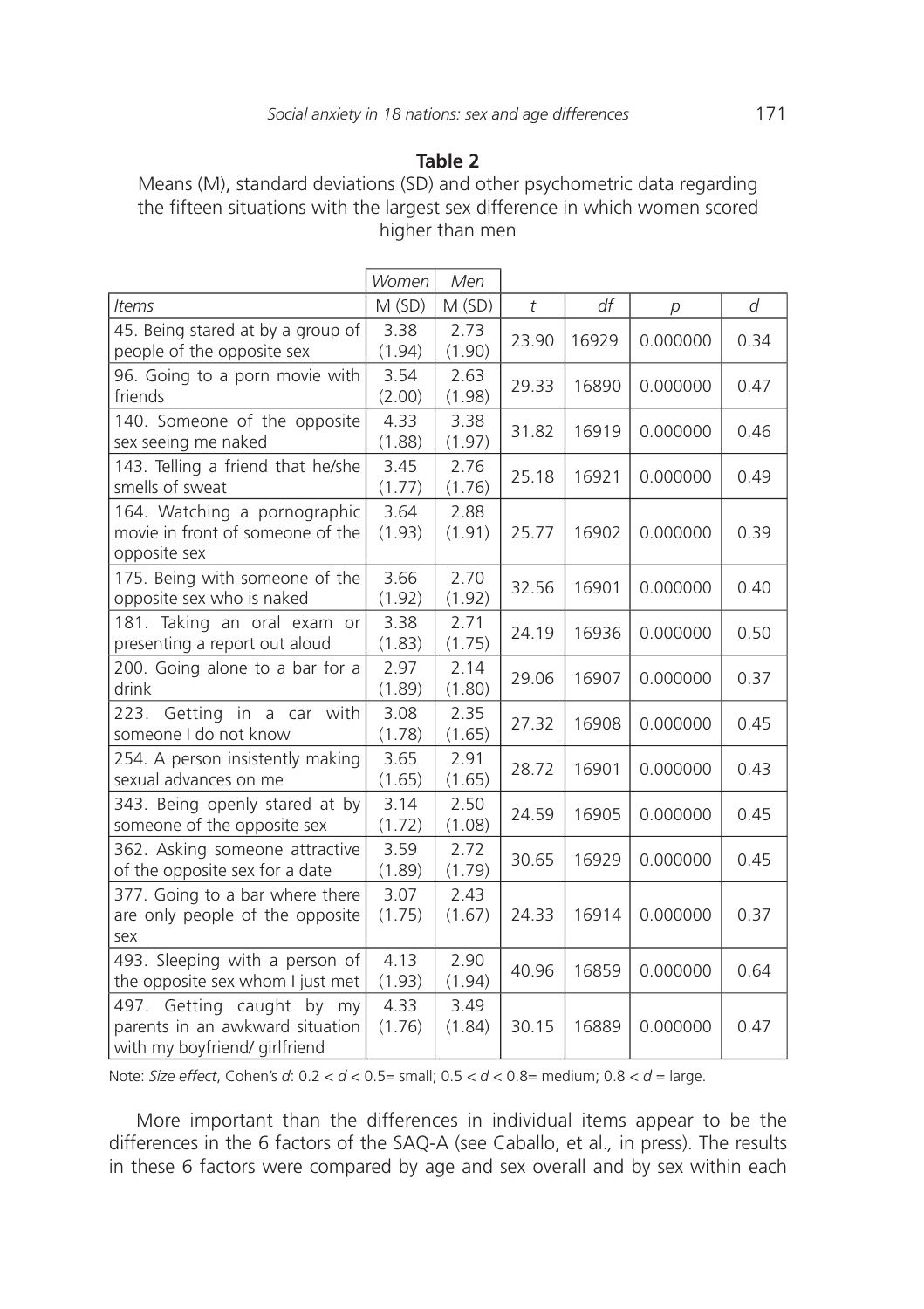Means (M), standard deviations (SD) and other psychometric data regarding the twelve situations with the largest sex difference in which men scored higher than women

|                                                            | Women          | Men            |           |       |          |      |
|------------------------------------------------------------|----------------|----------------|-----------|-------|----------|------|
| Items                                                      | M(SD)          | M(SD)          | $\bar{t}$ | df    | p        | d    |
| 11. Showing affection and love to<br>my parents            | 1.61<br>(1.78) | 1.79<br>(1.79) | $-6.60$   | 16914 | 0.000000 | 0.10 |
| 53. Going to a colleague's birthday<br>party               | 0.99<br>(1.42) | 1.11<br>(1.47) | $-5.68$   | 16935 | 0.000000 | 0.08 |
| 72. Going to the hair salon/barber<br>shop                 | 1.08<br>(1.50) | 1.24<br>(1.56) | $-7.00$   | 16909 | 0.000000 | 0.10 |
| 109. Opening a gift in front of other<br>people            | 1.53<br>(1.62) | 1.65<br>(1.57) | $-4.67$   | 16927 | 0.000003 | 0.08 |
| 113. Introducing two people                                | 1.19<br>(1.44) | 1.34<br>(1.46) | $-6.98$   | 16915 | 0.000000 | 0.10 |
| 125. Being congratulated for my<br>birthday                | 1.46<br>(1.68) | 1.66<br>(1.64) | $-7.63$   | 16923 | 0.000000 | 0.12 |
| 138. Congratulating someone                                | 1.20<br>(1.54) | 1.39<br>(1.56) | $-7.88$   | 16927 | 0.000000 | 0.12 |
| 157. Cheering someone up                                   | 1.54<br>(1.59) | 1.65<br>(1.59) | $-4.63$   | 16926 | 0.000004 | 0.07 |
| 170. My mother entering<br>the<br>bathroom when I am naked | 2.47<br>(2.00) | 2.92<br>(1.93) | $-14.87$  | 16907 | 0.000000 | 0.23 |
| 189. Making a date with someone<br>of the same sex         | 1.61<br>(1.68) | 1.72<br>(1.64) | $-4.25$   | 16906 | 0.000021 | 0.07 |
| 322. Going to a wedding                                    | 1.49<br>(1.59) | 1.61<br>(1.56) | $-5.00$   | 16903 | 0.000001 | 0.08 |
| 424. Celebrating my birthday with<br>friends               | 1.48<br>(1.65) | 1.60<br>(1.60) | $-4.76$   | 16913 | 0.000002 | 0.07 |

Note: *Size effect*, Cohen's d: 0.2 < *d* < 0.5= small; 0.5 < *d* < 0.8= medium; 0.8 < *d* = large.

country. Initially, the total sample of men was compared with the total sample of women in the 6 factors. Women scored significantly higher than men in all factors (all ps< 0.001). We used Cohen's *d* to examine the effect size of these differences. Table 4 shows the results of these differences. As can be seen, all differences were small (*d*< 0.40), particularly in Factor 5: Assertive expression of annoyance, disgust or displeasure (*d=* -0.13).

When comparing men and women in these same 6 factors by country, very similar results were found as in Table 4. Figures 1 to 6 displays the differences in each factor. Figure 7 shows the differences in the total SAQ-A. Differences between men and women are consistent across most countries, although these differences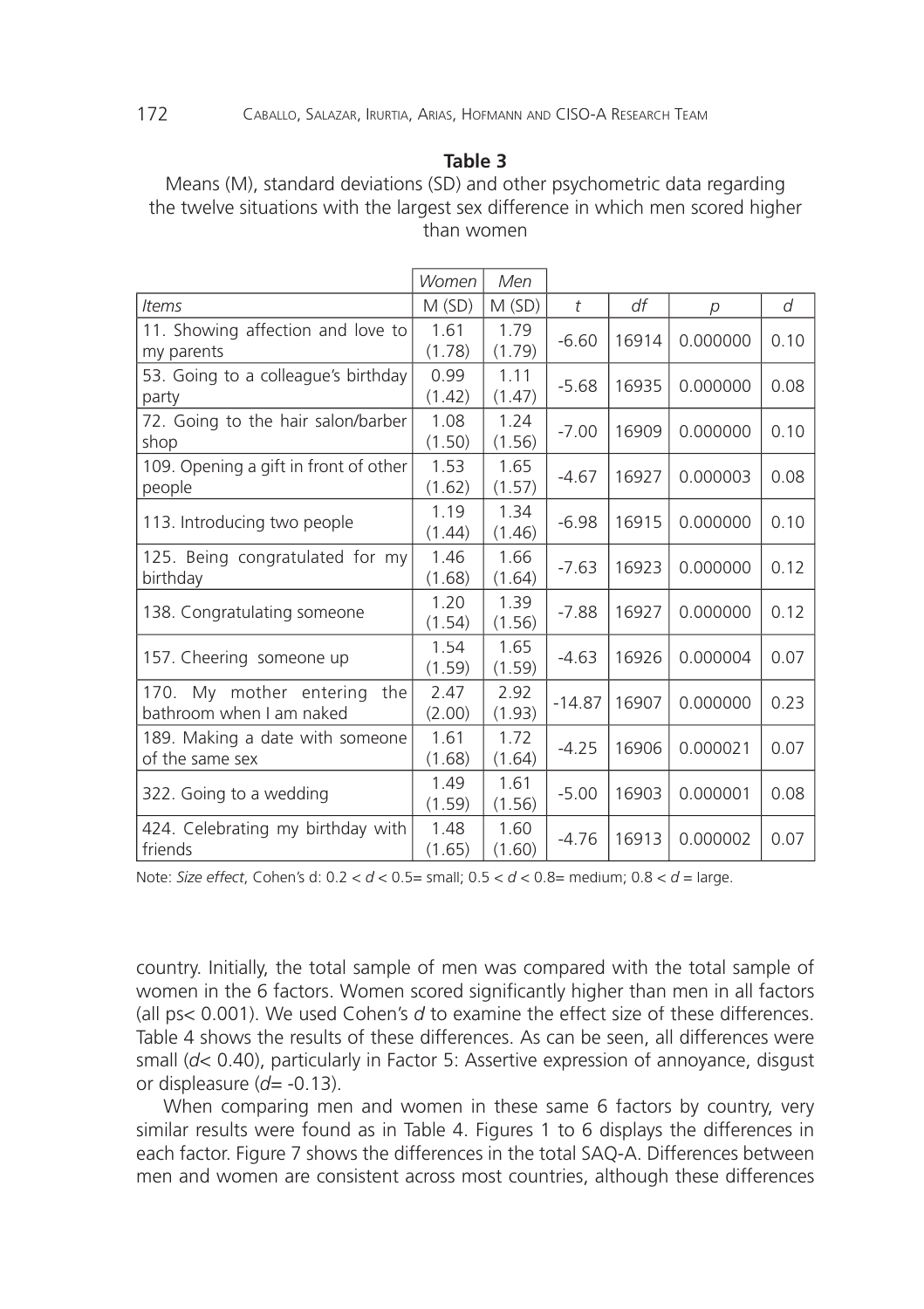Size effect (Cohen's d) of the differences between men and women in the six factors of the SAQ-A

| <b>Factors</b> | Sex          | N            | M(SD)                            | t        | df    | р     | d    |
|----------------|--------------|--------------|----------------------------------|----------|-------|-------|------|
| F1             | Men<br>Women | 7470<br>9172 | 35.27 (13.81)<br>39.64 (14.07)   | $-20.09$ | 16640 | 0.000 | 0.31 |
| F <sub>2</sub> | Men<br>Women | 7428<br>9145 | 29.90 (12.60)<br>32.72 (12.93)   | $-14.13$ | 16571 | 0.000 | 0.22 |
| F <sub>3</sub> | Men<br>Women | 7441<br>9176 | 30.25 (14.72)<br>35.37 (15.07)   | $-21.99$ | 16615 | 0.000 | 0.34 |
| F4             | Men<br>Women | 7449<br>9142 | 30.14 (13.51)<br>35.07 (14.24)   | $-22.84$ | 16214 | 0.000 | 0.36 |
| F5             | Men<br>Women | 7472<br>9134 | 25.38 (12.94)<br>27.16 (13.59)   | $-8.65$  | 16229 | 0.000 | 0.13 |
| F6             | Men<br>Women | 7434<br>9139 | 33.26 (12.53)<br>36.81 (12.69)   | $-18.02$ | 16571 | 0.000 | 0.28 |
| Total          | Men<br>Women | 6916<br>8453 | 184.18 (68.28)<br>207.00 (69.80) | $-20.36$ | 15367 | 0.000 | 0.33 |

Note: F1= Awkward behavior in socially embarrassing situations; F2= Interactions with the opposite sex; F3= Interactions with strangers; F4= Criticism and embarrassment; F5= Assertive expression of annoyance, disgust or displeasure; and F6= Speaking/performing in public/Talking with people in authority

**Figure 1** Differences between men and women within each participant country in Factor 1: Awkward behavior in socially embarrassing situations

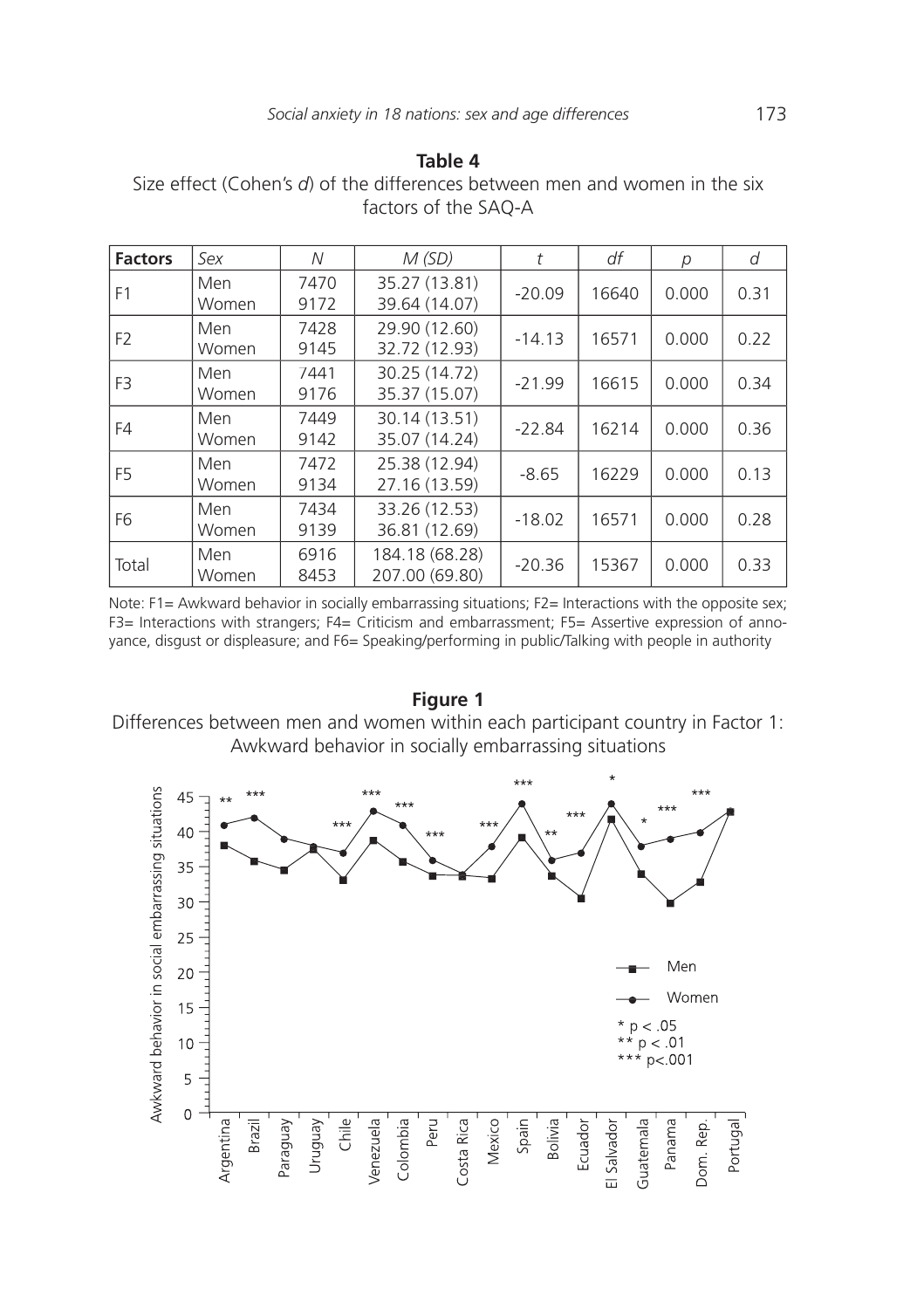# **Figure 2**

Differences between men and women within each participant country in Factor 2: Interactions with the opposite sex



**Figure 3** Differences between men and women within each participant country in Factor 3: Interactions with strangers

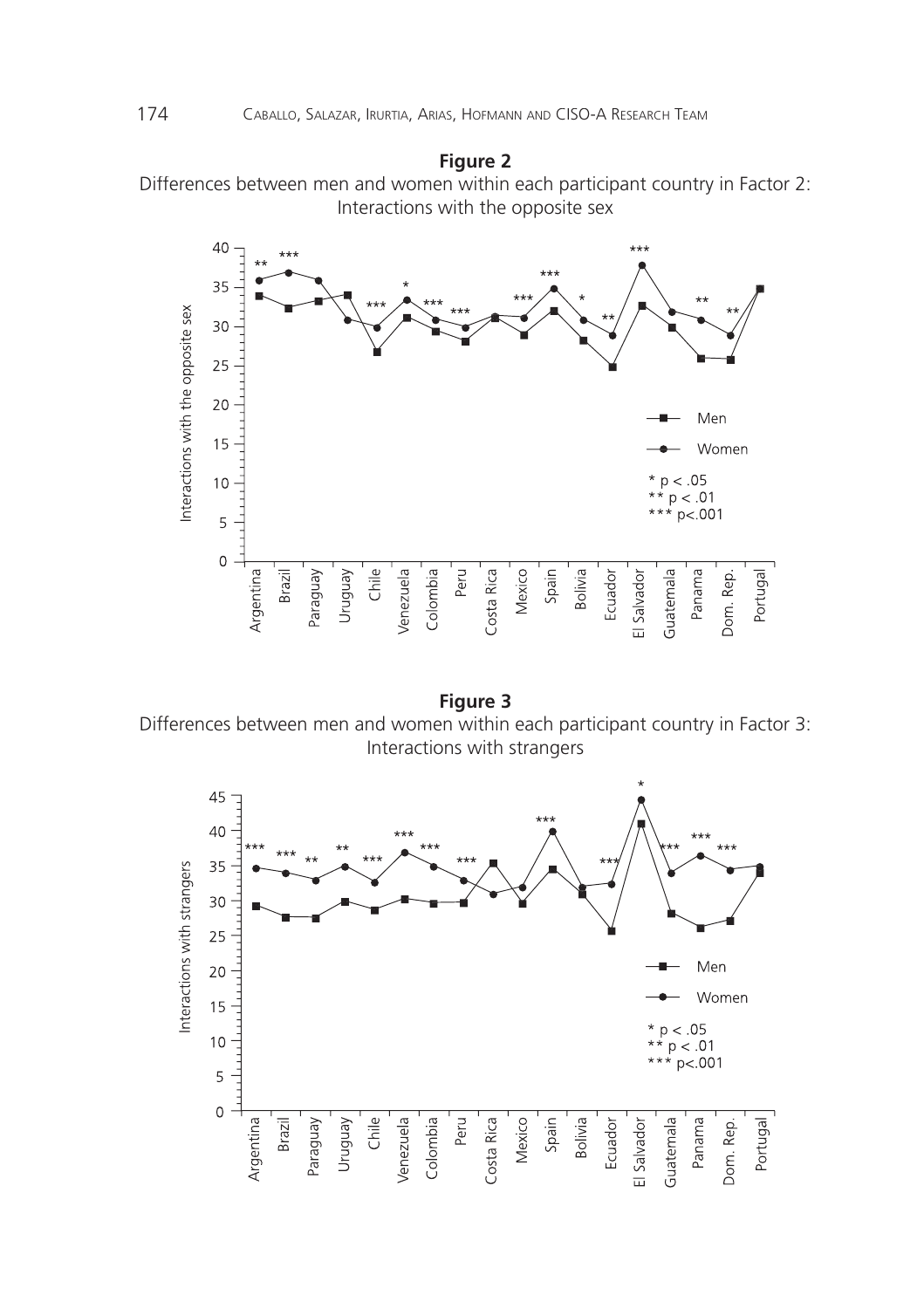



**Figure 5** Differences between men and women within each participant country in Factor 5: Assertive expression of annoyance, disgust or displeasure

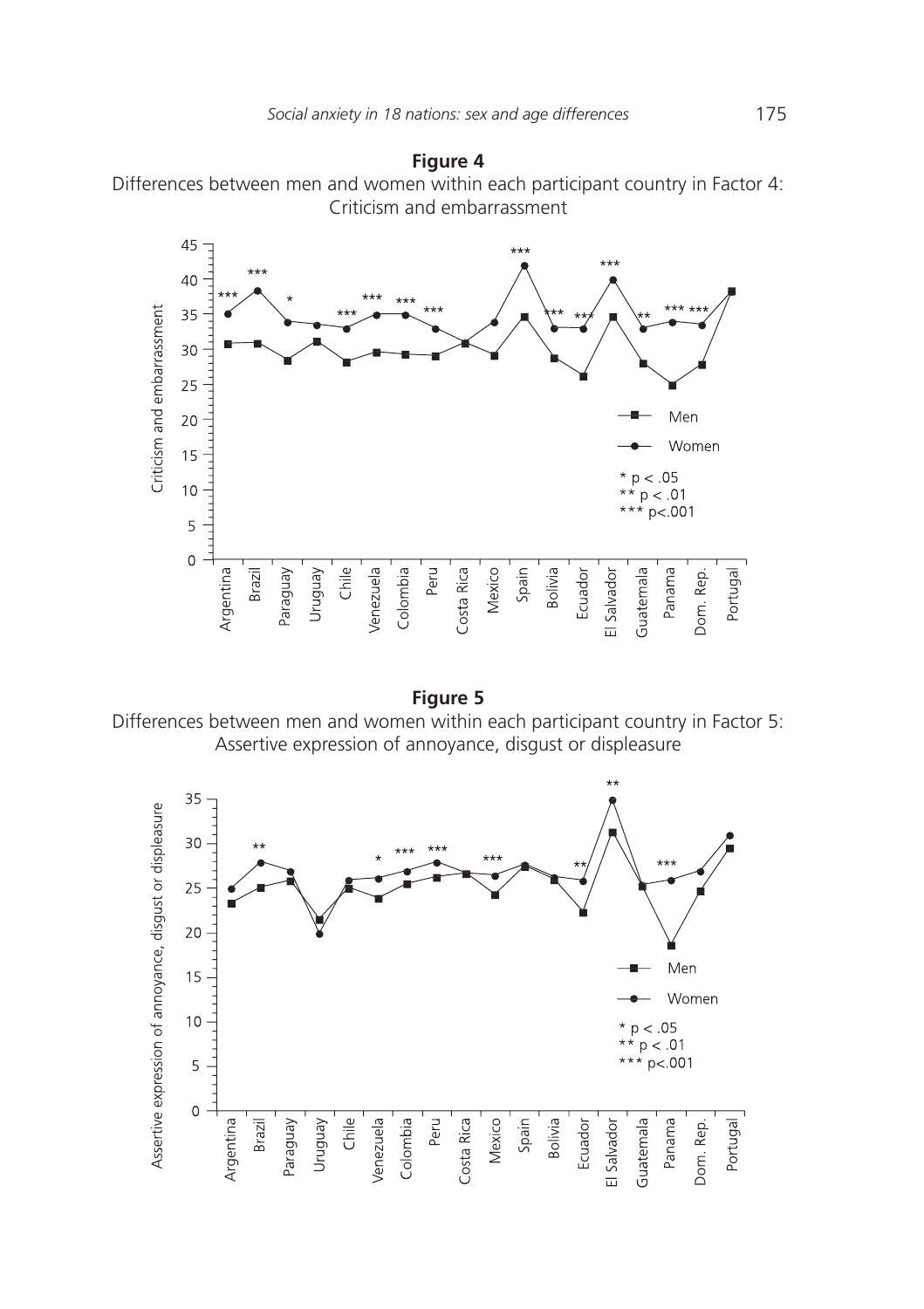# **Figure 6**

Differences between men and women within each participant country in Factor 6: Speaking/performing in public/Talking with people in authority



**Figure 7** Differences between men and women within each participant country in total score of SAQ-A

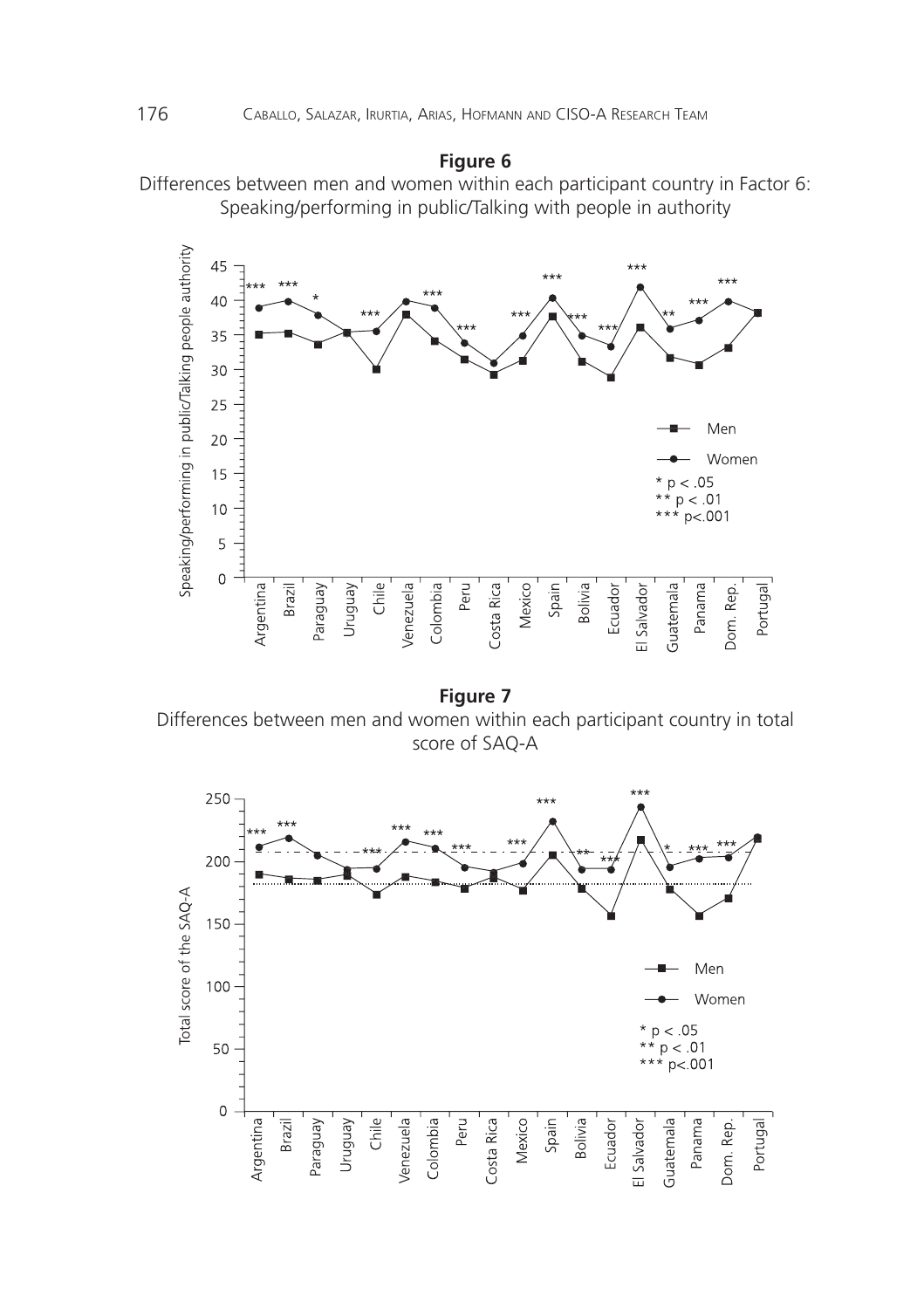are usually small (Cohen's *d*< 0.40). However, there was a considerable degree of variation in the sex differences between the various countries. While the sex differences were moderate (e.g., Brazil, Colombia, Spain, Ecuador, El Salvador, Dominican Republic), or high (e.g., Panama) in some countries, they were nonexistent or very small in others (e.g., Uruguay, Costa Rica, Portugal) (see size effects in table 5).

**Table 5** Size effect (Cohen's *d*) of the differences between men and women in 18 countries

|                       | <b>Factors and total score</b> |                                     |                  |                 |                                             |                              |                |
|-----------------------|--------------------------------|-------------------------------------|------------------|-----------------|---------------------------------------------|------------------------------|----------------|
| <b>Countries</b>      | F1.<br>Awkward<br>behavior     | F <sub>2</sub> .<br>Opposite<br>sex | F3.<br>Strangers | F4<br>Criticism | F <sub>5</sub> .<br>Assertive<br>expression | F6.<br>Speaking<br>in public | Total<br>SAQ-A |
| Argentina             | 0.23                           | 0.18                                | 0.37             | 0.37            | 0.12                                        | 0.31                         | 0.33           |
| <b>Bolivia</b>        | 0.20                           | 0.15                                | 0.13             | 0.26            | 0.00                                        | 0.36                         | 0.23           |
| <b>Brazil</b>         | 0.44                           | 0.34                                | 0.44             | 0.54            | 0.20                                        | 0.37                         | 0.46           |
| Chile                 | 0.33                           | 0.34                                | 0.34             | 0.38            | 0.07                                        | 0.46                         | 0.37           |
| Colombia              | 0.41                           | 0.22                                | 0.42             | 0.44            | 0.22                                        | 0.35                         | 0.41           |
| Costa Rica            | 0.02                           | 0.06                                | 0.17             | 0.02            | 0.05                                        | 0.20                         | 0.07           |
| Dominican<br>Republic | 0.45                           | 0.26                                | 0.47             | 0.32            | 0.16                                        | 0.49                         | 0.43           |
| Ecuador               | 0.44                           | 0.28                                | 0.48             | 0.37            | 0.26                                        | 0.40                         | 0.49           |
| El Salvador           | 0.26                           | 0.43                                | 0.25             | 0.43            | 0.33                                        | 0.47                         | 0.42           |
| Guatemala             | 0.21                           | 0.13                                | 0.40             | 0.32            | 0.03                                        | 0.29                         | 0.25           |
| Mexico                | 0.32                           | 0.24                                | 0.29             | 0.31            | 0.16                                        | 0.24                         | 0.30           |
| Panama                | 0.57                           | 0.46                                | 0.72             | 0.62            | 0.66                                        | 0.51                         | 0.75           |
| Paraguay              | 0.29                           | 0.23                                | 0.44             | 0.44            | 0.07                                        | 0.33                         | 0.29           |
| Peru                  | 0.23                           | 0.20                                | 0.37             | 0.32            | 0.19                                        | 0.21                         | 0.29           |
| Portugal              | 0.05                           | 0.01                                | 0.10             | 0.02            | 0.09                                        | 0.04                         | 0.02           |
| Spain                 | 0.45                           | 0.15                                | 0.13             | 0.26            | 0.00                                        | 0.36                         | 0.23           |
| Uruguay               | 0.01                           | 0.21                                | 0.39             | 0.19            | 0.11                                        | 0.05                         | 0.06           |
| Venezuela             | 0.30                           | 0.17                                | 0.43             | 0.35            | 0.17                                        | 0.12                         | 0.38           |

Note: *Size effect*, Cohen's *d*: 0.2 < *d* < 0.5= small; 0.5 < *d* < 0.8= medium; 0.8 < *d* = large.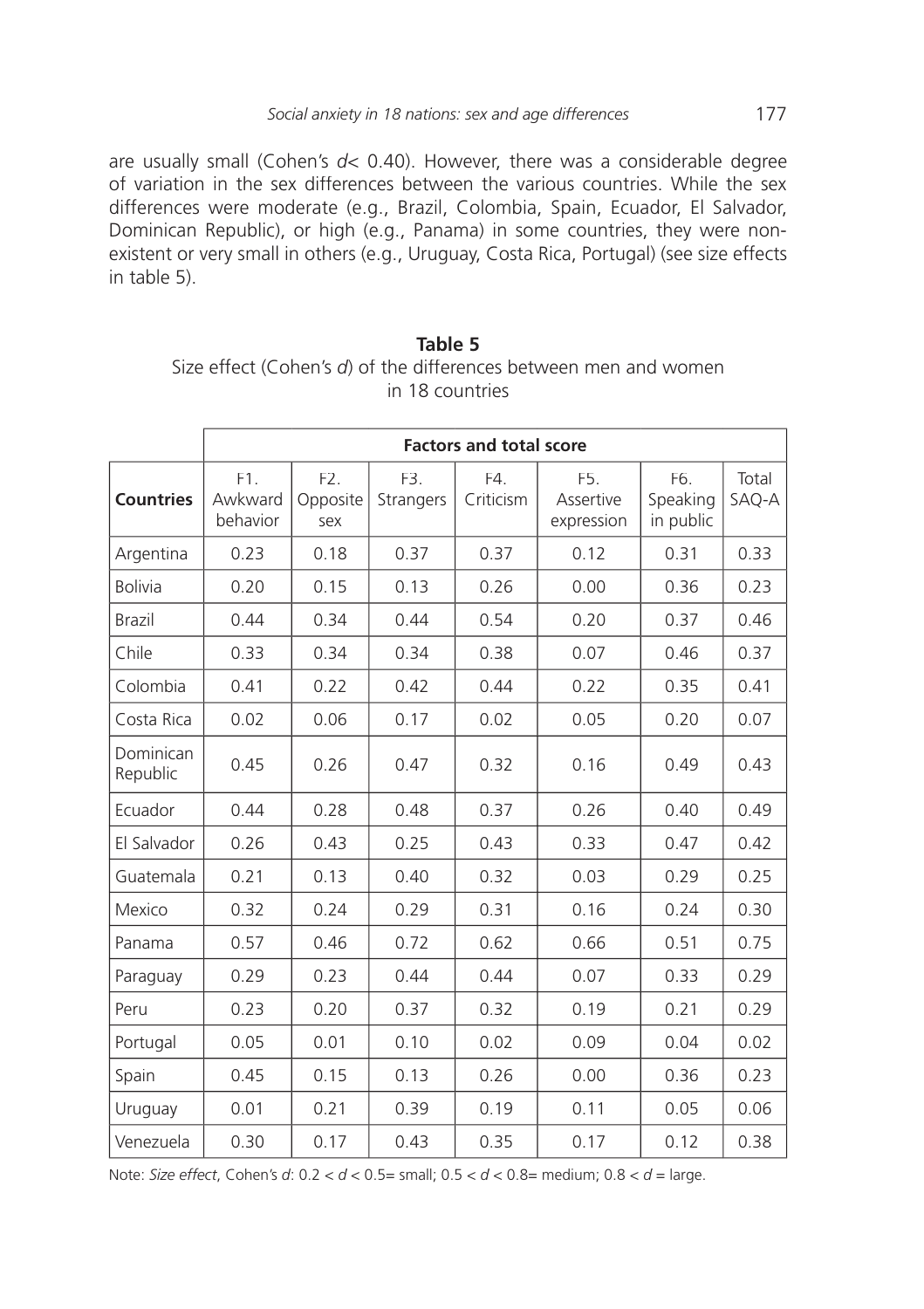# *Differences by age*

The entire sample was divided into five age groups within men and women. The number of subjects in each age group is shown in Table 6. Figures 8 to 14 show differences between men and women in the 6 factors and the total SAQ-A throughout the 5 age groups. Among individuals at the age of *18 or younger* and also among individuals between *19 to 24 years of age,* women scored significantly higher than men ( $p$ < 0.001) in all factors. The effect sizes were consistently small. Among individuals between the ages of *25 and 30*, women scored significantly higher than men (*p*< 0.001) in all factors except F5: Assertive expression of annoyance, disgust or displeasure (*p*< 0.05). The effect sizes were consistently small. Of the *31 to 49 year-olds*, women scored significantly higher than men (*p*< 0.001) in all the factors except F5: Assertive expression of annoyance, disgust or displeasure (n.s.). The effect sizes were consistently small. Among individuals at the age *50 or older*, women scored significantly higher than men (*p*< 0.001) in three factors (F1, F3 and F4), but also in F5: Assertive expression of annoyance, disgust or displeasure (*p*< 0.01), F6: Speaking/performing in public/Talking with people in authority (*p*< 0.01) and F2: Interactions with the opposite sex (*p*< 0.05). The size effects were small, except in F3: Interactions with strangers and F4: Criticism and embarrassment, which approached medium (*d*> 0.40). Generally speaking, the sex differences in the SAQ-A decreased with age in all 6 factors and also the overall score on the SAQ-A for individuals between the ages of 18 or younger and 49 years of age. However, the differences between men and women were significant in two factors (F3: Interactions with strangers and F4: Criticism and embarrassment) and in the overall score on the SAQ-A for 50-year old or older individuals.

|  |                                               |                                                                     | Age groups  |             |                   |
|--|-----------------------------------------------|---------------------------------------------------------------------|-------------|-------------|-------------------|
|  | 18 years or under                             | 19-24 vears                                                         | 25-30 years | 31-49 years | 50 years or older |
|  | Number of Men= 1575<br>subjects   Women= 1898 | Men= 3229<br>  Women= 4418   Women= 1125   Women= 1327   Women= 430 | Men= 1030   | Men= 1276   | l Men= 371        |

**Table 6** Number of subjects in each age group

When comparing the age groups in the 6 factors and in the SAQ-A total score, there were no statistically significant differences between the five groups in F1: *Awkward behavior in socially embarrassing situations*. In other words, this dimension seems to be independent of age. The factor F2: *Interactions with the opposite sex* is stable for individuals age 18 or younger and 30, but the sex difference appears to emerge in individuals at the age of 31. However, the sex difference in F3: *Interactions with strangers* seems was weaker in older than in younger individuals. Similarly, the sex difference in factor F4: *Criticism and embarrassment* was smaller in older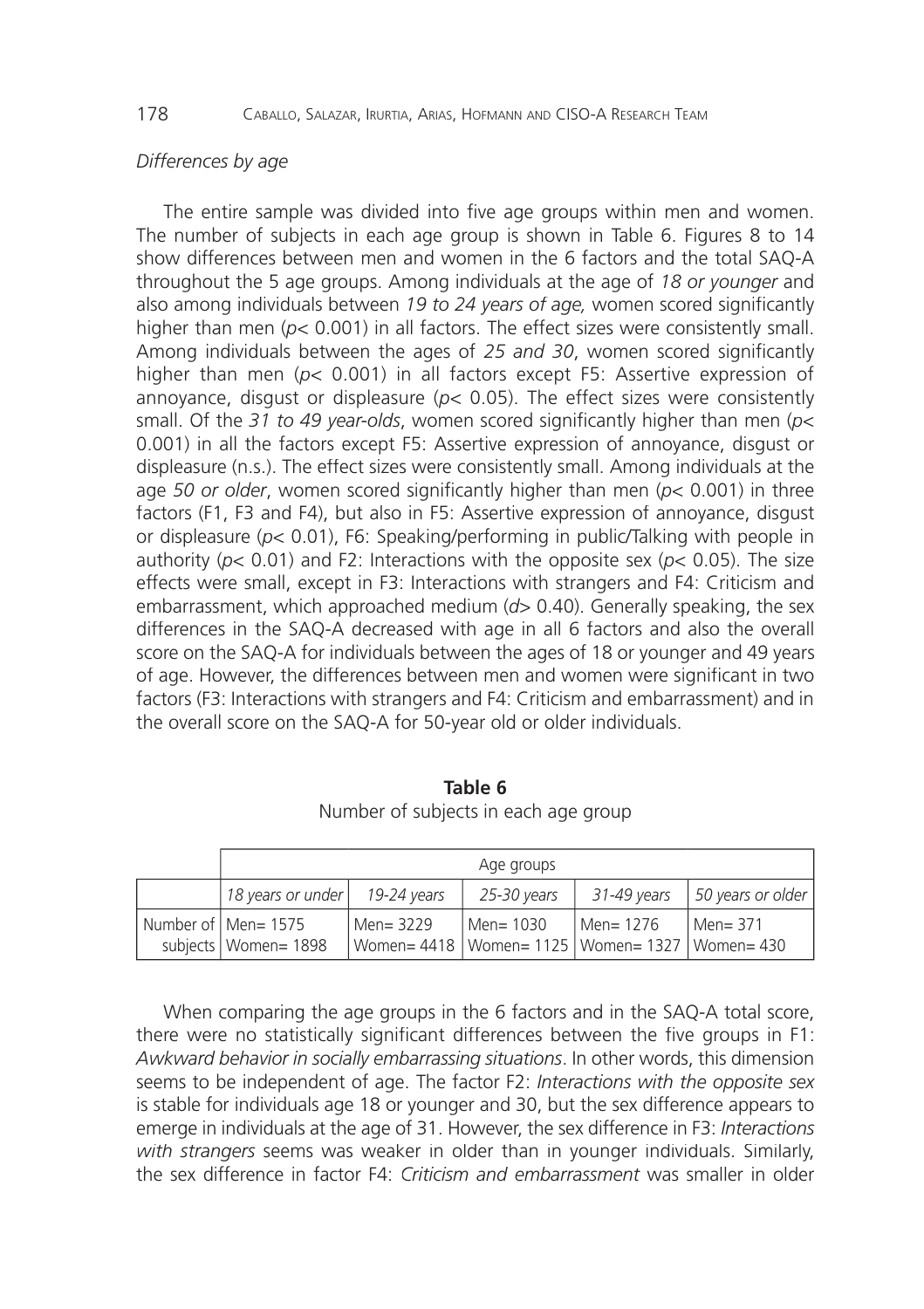



**Figure 9** Differences between men and women by age groups in Factor 2: Interactions with the opposite sex

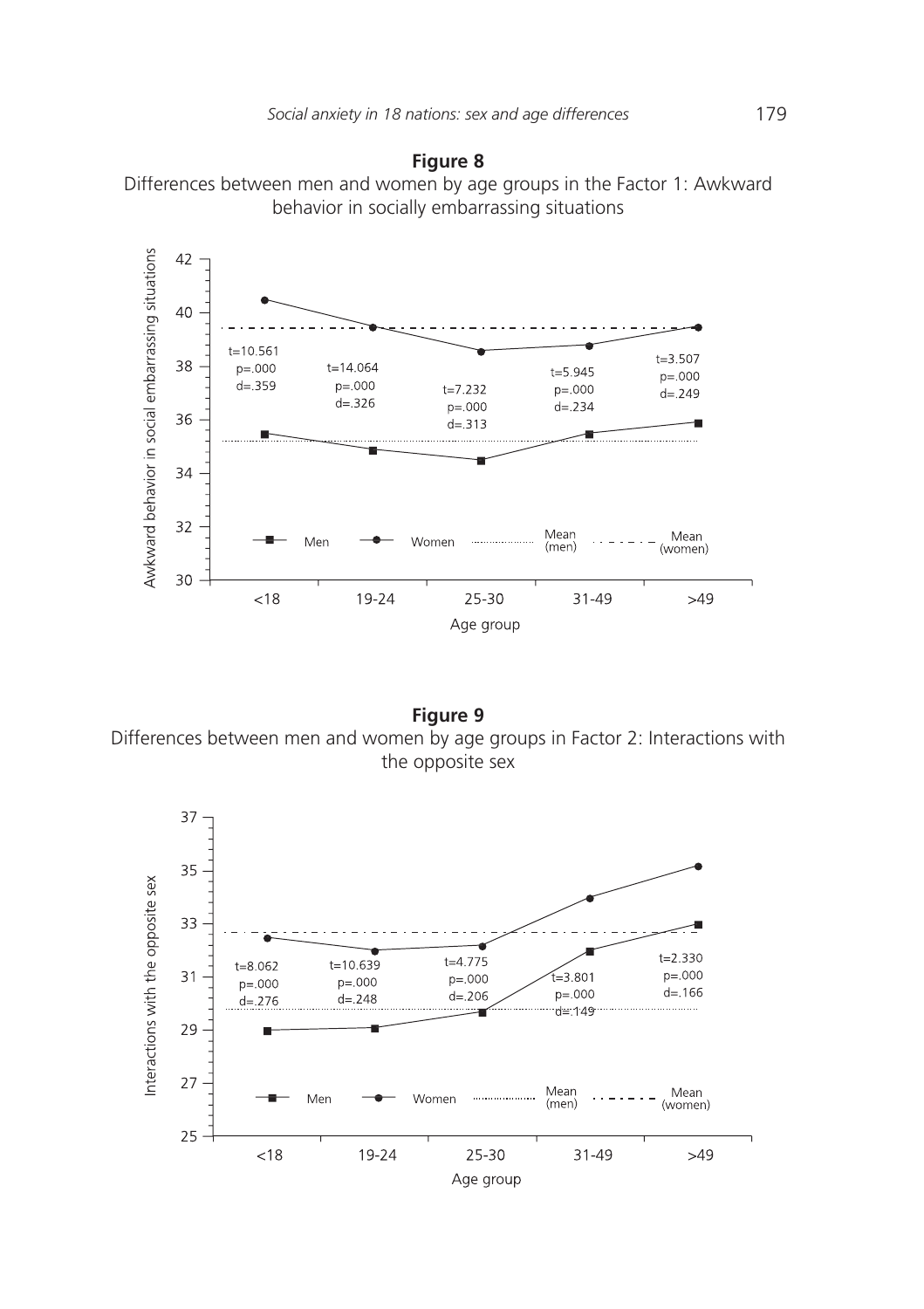



**Figure 11** Differences between men and women by age groups in Factor 4: Criticism and embarrassment

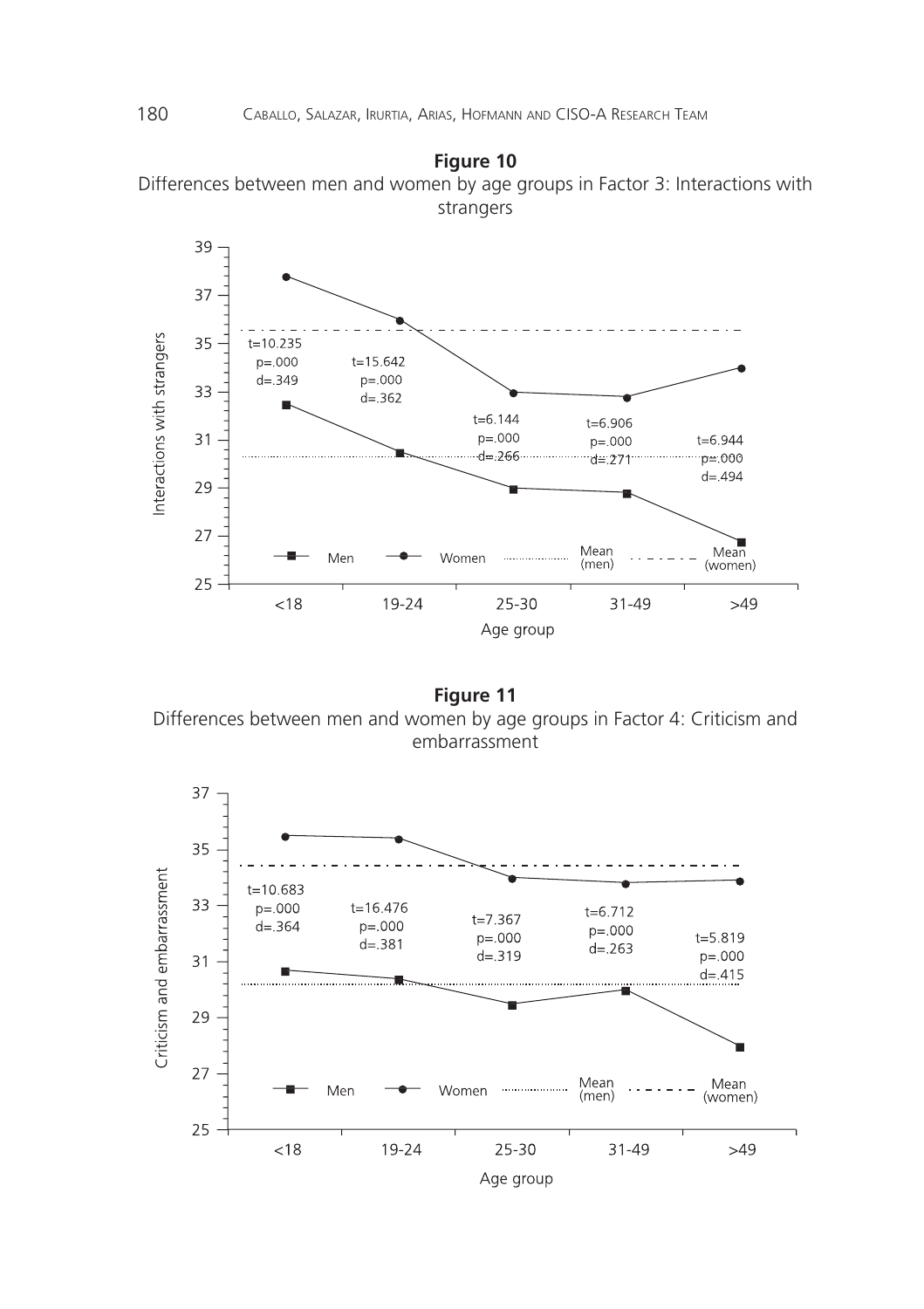

# **Figure 12**

**Figure 13**

Differences between men and women by age groups in Factor 6: Speaking/ performing in public/Talking with people in authority

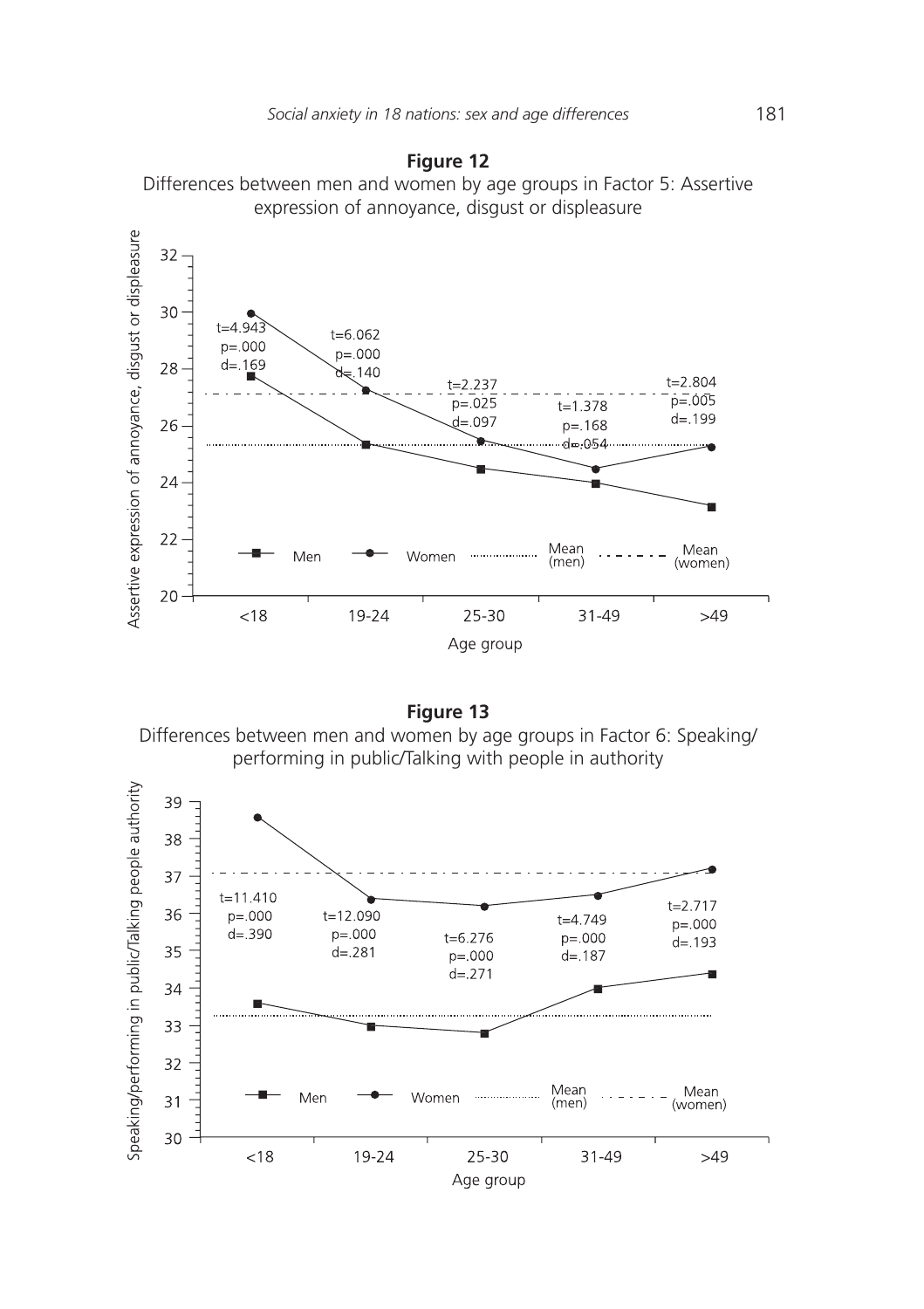

**Figure 14** Differences between men and women by age groups in the total score of the

than younger individuals, particularly for people at the age of 25 or older. The sex difference in factor F5: *Assertive expression of annoyance, disgust or displeasure* seems to be negatively associated with age. Finally, the sex difference in factor F6: *Speaking/performing in public/Talking with people in authority* seems to be negatively associated with age from age 18 and younger to 30 years of age, but appears to be positively associated with age for individuals at the age of 31 or older.

#### **Discussion**

This study focused on sex and age differences in social anxiety. The sample we chosen was very broad and came from a very diverse sample of countries. The majority of countries shared the same language (Spanish); the language of two of the countries was Portuguese. The items measured a wide variety of social situations (512). These items were generated by a large number of individuals over the course of a long period of time and across different situations, without considering existing literature on the subject. Both the variety of situations and the numerous samples provide a solid foundation for the results that we obtained.

Considering all the countries in the study jointly, the results quite clearly showed that women report greater anxiety than men in just about all the social situations and in all the dimensions that make up the social anxiety construct (Caballo, et al.*,* in press). When considering the specific social situations, women reported significantly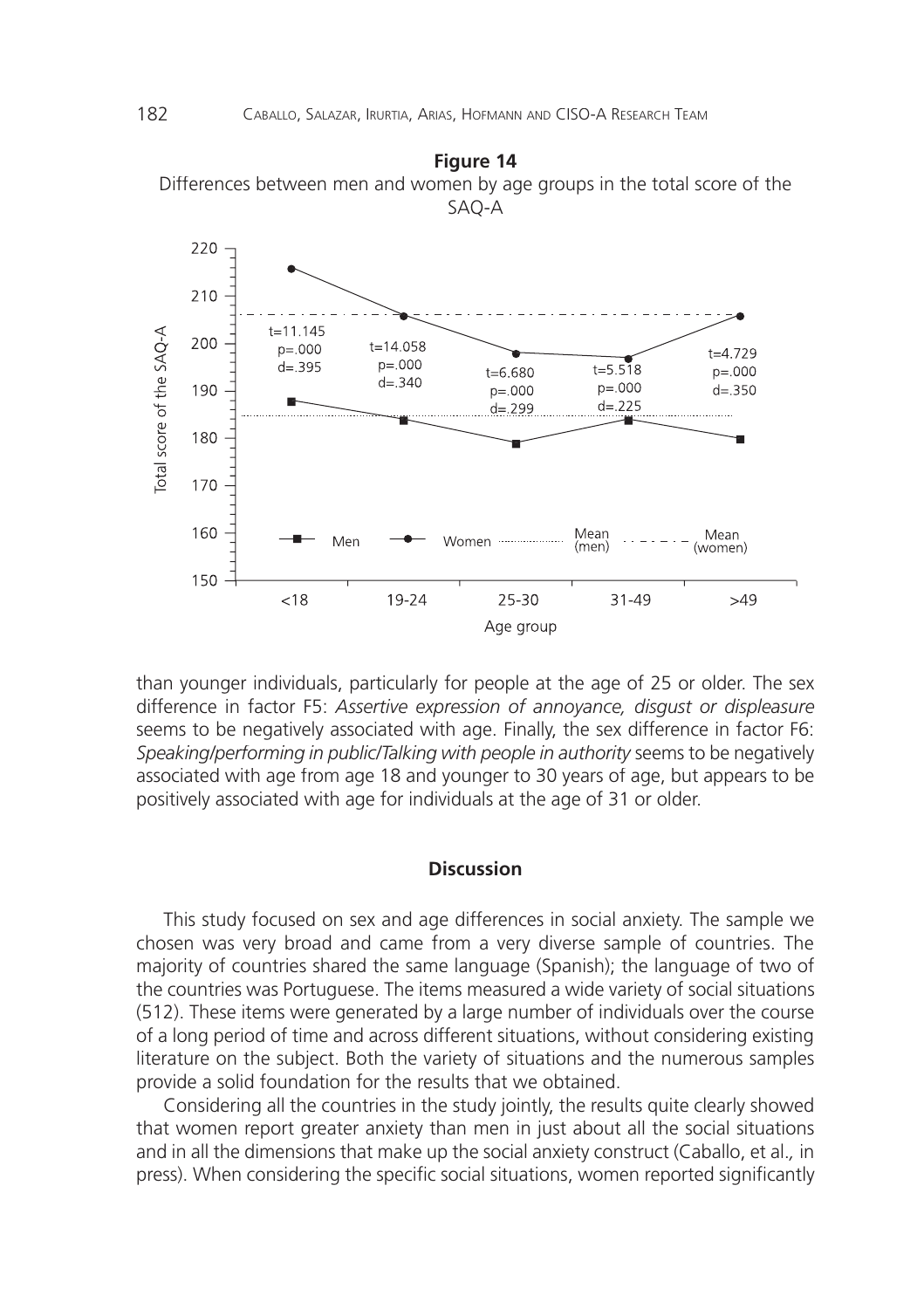higher scores than men in almost all of the assessed situations (88.67%). The sex differences we observed were considerably greater than those reported by other authors (e.g., Pollard, & Henderson, 1988; Stein, et al.*,* 1994; Turk, et al.*,* 1998; Wittchen, et al.*,* 1999). Our results suggest that women systematically perceive social situations with a greater degree of anxiety than men. Irrespective of whether or not this finding is related to biological and genetic factors, the person's education, culture, other environmental factors, or the interaction between environment and predisposing factors, it appears that women tend to experience greater anxiety in social situations. These differences become more acute when the situations involve awkward or difficult circumstances of interaction with the opposite sex and being exposed to observation (and probably appraisal) by persons of the opposite sex. It is likely that an interaction between biological predispositions linked to sex and a different style of education for women may be the most consistent explanation.

Men reported greater anxiety than women in a few situations (17 items), but the differences were small. However, they have to be taken into account, given the tendency for women to report greater anxiety in general. Interestingly, most of these 17 situations are related to expressing or receiving positive feelings (e.g., affection, love, congratulations, etc) and involve festive or informal social events (e.g., birthdays, weddings). Nonetheless, our results suggest that men did not report more anxiety than women in any of the situations that are normally included in social anxiety questionnaire, except for «Talking on the phone in front of other people.» This finding is contrary to the study by Turk, et al. (1998). It would seem that situations of this nature are related to better socialization, and it may be that women find it easier than men to socialize, perhaps because of differences in the socializing aspects of their upbringing (e.g., sex role).

When comparing men and women in the 6 factors of the SAQ-A (comprising several situations that share similar characteristics), the same pattern was found as in the case of individual items. Women scored more highly than men in the SAQ-A total score and on each one of the factors in the majority of countries. Therefore, the sex differences remained relatively constant. In most countries, the sex differences were generally small, except for the relatively large sex difference in «Assertive expression of annoyance, disgust or displeasure» in Panama. Furthermore, no sex differences in SAQ-A were found in two of the countries (Costa Rica and Portugal) and one in which the data are mixed (Uruguay). Whether these findings reflect real differences in these countries or constitute a sampling problem will require further research. In the case of Costa Rica, for example, men were considerably younger than women, and men in this country were also younger than the men in all of the other countries. This might be a significant methodological issue.

An examination of the sex differences by age groups in the various dimensions of social anxiety suggested that women consistently report more anxiety than men in all age groups and in all factors, as well as in the overall score on SAQ-A. The sex difference was the smallest in the factor «*Assertive expression of annoyance, disgust or displeasure*». Interestingly, the scores in a number of dimensions was negatively associated with age (*Interactions with strangers, Assertive expression of*  annoyance, disqust or displeasure, Criticism and embarrassment), whereas it was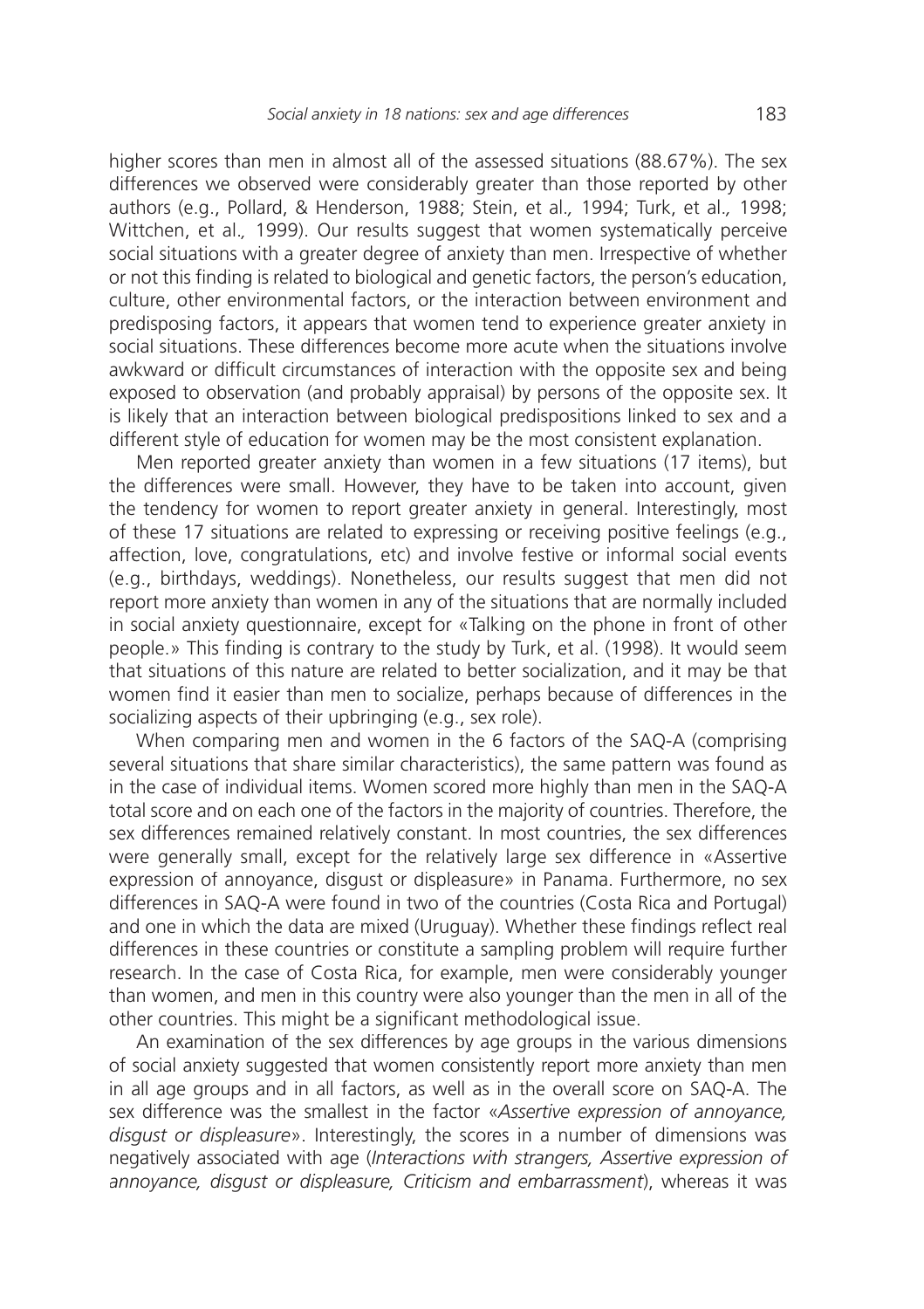positively associated with others (*Interactions with the opposite sex*). The 5<sup>th</sup> factor appears to remain relatively similar across the age groups (*Awkward behavior in social embarrassing situation*), whereas the 6th factor seems to have a U-shaped relationship with age (*Speaking/performing in public/Talking with people in authority*). Although social phobia decreases in late life (e.g., APA, 2000), the difficulty in dealing with certain types of situations (e.g., Interactions with the opposite sex, Speaking/ performing in public/Talking with people in authority) may not decrease with age. This may explain the findings in our study. Considering the scant research on this subject, we suggest that more research be conducted on this issue. Previous work suggests that women experience a greater level of anxiety than men in most social situations, although these differences are generally small. Our analysis of sex differences in the dimensions of social anxiety supports this notion. Moreover, the differences between males and females in these dimensions appear be dependent on the age groups.

We suggest that future studies attempts to replicate our study with larger sample sizes in certain countries. Furthermore, including other countries (e.g., Englishspeaking countries) would provide important information on sex differences across different cultural groups.

*Final note:* Although currently they are not part of the CISO-A Research Team, we want to thank the following people for their collaboration in some phase of the research: *Argentina* (E. Barinaga, M. Battaglia, M. Fariz, R. Gómez, M. Milanesio, A. Villafañe), *Bolivia* (J. Gómez, J. Pérez, L. Sologuren, E. Sotomayor), Brazil (M. Cardoso, M. Sacramento, E. Silvares), *Chile* (A. Prieto), *Colombia* (G. Cajiao, G. Ceballos, A. Meneses, Á. Orozco, A. Pérez, P. Sanabria, D. Ulloa), *Costa Rica* (M. Barquero, V. Leiva, A. Soto), *Ecuador* (S. Mancheno), *Spain* (E. Calvete, M. García, I. Guerrero, J. Moriana, I. Orue, J. Piedra), *Guatemala* (N. Martínez), *Mexico* (E. Aguilar, J. Aguilar, I. Alcalá, T. Alfaro, L. Bautista, I. Blanquel, G. Canseco, V. Cárdenas, Y. Cienfuegos, E. Duarte, L. Fierros, M. Flores, H. García, Ó. Horcasitas, A. López, B. Ramos, H. Rodríguez, L. Sánchez, N. Santaella, P. Santos, M. Silva, R. Tenorio, V. Vega, J. Zepeda, J. Vargas F., J. Vargas M.), *Panama* (A. Martínez, M. Pérez, J. Tunon), *Peru* (J. Montero, M. J. Salazar, C. Velásquez, F. Quiroz, M. M. Salazar, L. Rodríguez), *Portugal* (R. Meneses), *Dominican Republic* (J. Jiménez, V. Rodríguez).

# **References**

- American Psychiatric Association (1980). *Diagnostic and statistical manual of mental disorders DSM-III* (3rd ed.). Washington, DC: Author.
- American Psychiatric Association (1987). *Diagnostic and statistical manual of mental disorders DSM-III-R* (3rd Rev. ed.). Washington, DC: Author.
- American Psychiatric Association (2000). *Diagnostic and statistical manual of mental disorders DSM-IV-TR* (4th Rev. ed.). Washington, DC: Author.
- Beidel, D. C. (1998). Social anxiety disorder: etiology and early clinical presentation. *Journal of Clinical Psychiatry, 59*, 27-31.
- Bijl, R. V., Ravelli, A., & VanZessen, G. (1998). Prevalence of psychiatric disorder in the general population: results of the Netherlands Mental Health Survey and Incidence Study (NEMESIS). *Social Psychiatry and Psychiatric Epidemiology, 33*, 587-95.
- Brunello, N., den Boer, J. A., Judd, L. L., Kaspere, S., Kelsey, J. E., Lader, M., Lecrubier, Y., Lepine, J. P., Lydiard, R. B., Mendlewicz, J., Montgomery, S. A., Racagni, G., Stein, M. B., & Wittchen, H. U. (2000). Social phobia: diagnosis and epidemiology, neurobiology and pharmacology, comorbidity and treatment. *Journal of Affective Disorders, 60*, 61-74.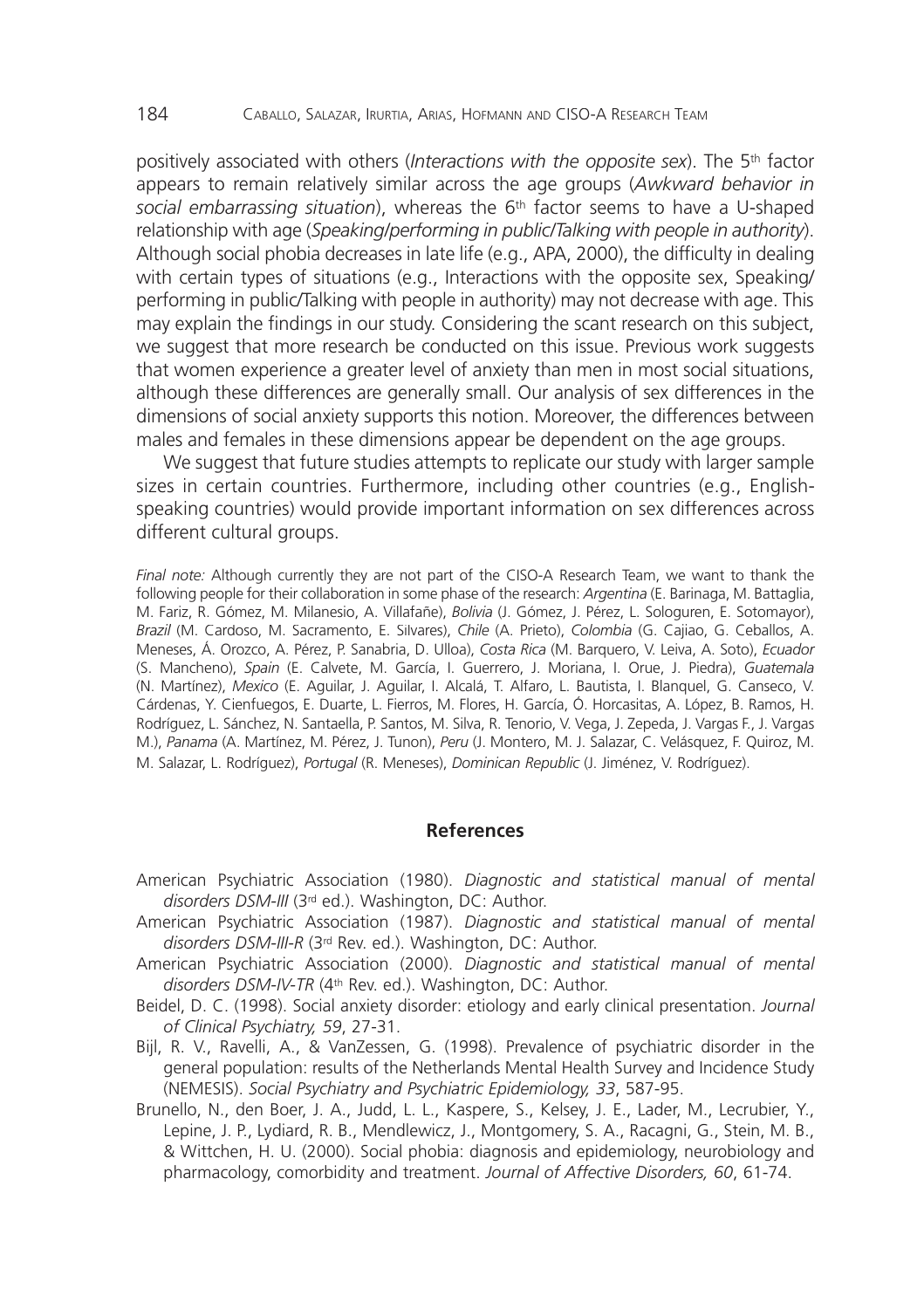- Caballo, V. E. (1995). Fobia social. In V. E. Caballo, G. Buela-Casal y J. A. Carrobles (eds.), *Manual de psicopatología y trastornos psiqui a y trastornos psiquiátricos* (Vol. 1, pp. 285-340) (Vol. 1, pp. *.* Madrid: Siglo XXI.
- Caballo, V. E., López-Gollonet, Salazar, I. C., Martínez, R., Ramírez-Uclés, I., & Equipo de Investigación CISO-A España (2006). Un nuevo instrumento para la evaluación de la ansiedad/fobia social: el «Cuestionario de interacción social para adultos» (CISO-A). *Psicología Conductual, 14, 165-181.*
- Caballo, V. E. Salazar, I. C., Irurtia, M. J., Arias, B., Hofmann, S. G., & the CISO-A Research Team (in press). Measuring social anxiety in 11 countries: development and validation of the Social Anxiety Questionnaire for Adults. *European Journal of Psychological Assessment.*
- Caballo, V. E., & Turner, R. M. (1994, noviembre). *Behavioral*, *cognitive*, *and emotional differences between social phobic and non-phobic people.* Paper presented at the 28th Annual Convention of the Association for Advancement of Behavior Therapy, San Diego, California.
- Chartier, M. J., Walker, J. R., & Stein, M. B. (2001). Social phobia and potential childhood risk factors in a community sample. *Psychological Medicine, 31*, 307-315.
- Chartier, M. J., Walker, J. R., & Stein, M. B. (2003). Considering co-morbidity in social phobia. *Social Psychiatry and Psychiatric Epidemiology*, *38*, 728-734.
- Davidson, J. R. T., Hughes, D. L., George, L. K., & Blazer, D. G. (1993). The epidemiology of social phobia: findings from the Duke Epidemiological Catchment Area Study. *Psychological Medicine*, *23*, 709-718.
- Davidson, J. R. T., Hughes, D. L., George, L. K., & Blazer, D. G. (1994). The Boundary of social phobia: exploring the threshold. *Archives of General Psychiatry, 51*, 975-83.
- Dell'Osso, L., Rucci, P., Ducci, F., Ciapparelli, A., Vivarelli, L., Carlini, M., Ramacciotti, C. y Cassano, G. B. (2003). Social anxiety spectrum. *European Archives of Psychiatry and Clinical Neuroscience*, 253, 286-291.
- Dell'Osso, L., Saettoni, M., Papasogli, A., Rucci, P., Ciapparelli, A., Bandettini di Poggio, A. Ducci, F., Hardoy, C., & Cassano, G. B. (2002). Social anxiety spectrum: gender differences in Italian high school students. *The Journal of Nervous and Mental Disease, 190*, 225-232.
- DeWit, D. J., Chandler-Coutts, M., Offord, D. R., King, G., McDougall, J., Specht, J., & Stewart, S. (2005). Gender differences in the effects of family adversity on the risk of onset of DSM-III-R social phobia. *Anxiety Disorders, 19*, 479-502.
- Eng, W., Heimberg, R. G, Coles, M. E., Schneier, F. R., & Liebowitz, F. R. (2000). An empirical approach to subtype identification in individuals with social phobia. *Psychological Medicine, 30*, 1345-1357.
- Erath, S. A., Flanagan, K. S., & Bierman, K. L. (2007). Social anxiety and peer relations in early adolescence: behavioral and cognitive factors. *Journal of Abnormal Child Psychology, 35*, 405-416.
- Erwin, B. A., Heimberg, R. G., Juster, H. R., & Mindlin, M. (2002). Comorbid anxiety and mood disorders among persons with social anxiety disorder. *Behaviour Research and Therapy*, *40*, 19-35.
- Faravelli, C., Zucchi, T., Viviani, B., Salmoria, R., & Perone, A. (2000). Epidemiology of social phobia: a clinical approach. *European Psychiatry, 15*, 17-24.
- Fehm, L., Beesdo, K., Jacobi, F., & Fiedler, A. (2008). Social anxiety disorder above and below the diagnostic threshold: prevalence, comorbidity and impairment in the general population. *Social Psychiatry and Psychiatric Epidemiologic, 43*, 257-265.
- Fogler, J. M. (2005). Expressed emotion, perceived criticism, and depression as predictors of outcome in treatment for social anxiety disorder. Dissertation Abstracts International, *65*  (12-B), 6649. (UMI Nº AAI3157370).
- Furmark, T. (2002). Social phobia: overview of community surveys. *Acta Psychiatrica Scandinavica, 105*, 84-93.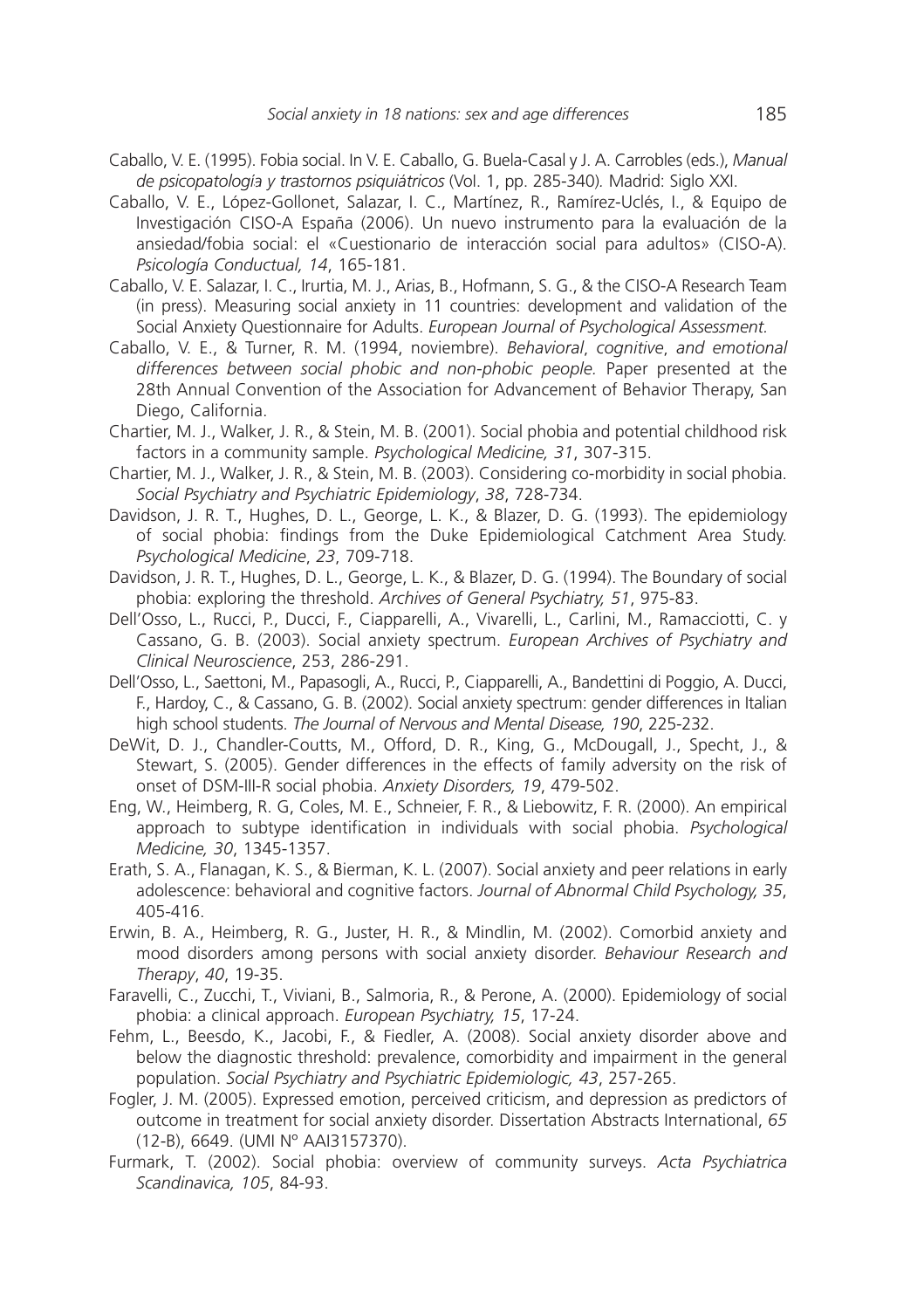- Fyer, A. J., Mannuzza, S., Chapman, T. F., Martin, L. Y., & Klein, D. F. (1995). Specificity in familial aggregation of phobic disorders. *Archives of General Psychiatry, 52*, 564-573.
- Ham, L. S., & Hope, D. A. (2005). Incorporating social anxiety into a model of college problematic drinking. *Addictive Behaviors*, *30*, 127-150.
- Heimberg, R. G., Stein, M. B., Hiripi, E., & Kessler, R. C. (2000). Trends in the prevalence of social phobia in the United States: a synthetic cohort analysis of changes over four decades. *European Psychiatry, 15*, 29-37.
- Kendler, K. S., Jacobson, K. C., Myers, J., & Prescott, C. A. (2002). Sex differences in genetic and environmental risk factors for irrational fears and phobias. *Psychological Medicine, 32*, 209-217.
- Kendler, K. S., Karkowski, L. M., & Prescott, C. A. (1999). Fears and phobias: reliability and heritability. *Psychological Medicine, 29*, 539-553.
- Kessler, R. C., Berglund, P., Demler, O., Jin, R., Merikangas, K. R., & Walters, E. E. (2005). Lifetime prevalence and age-of-onset distributions of DSM-IV disorders in the National Comorbidity Survey Replication. *Archives of General Psychiatry, 62*, 593-602.
- Kessler, R. C., McGonagle, K. A., Zhao, S., Nelson, C. B., Hughes, M., Eshleman, S., Wittchen, H. U., & Kendler, K. S. (1994). Lifetieme and 12-month prevalence of DSM-III-R psychiatric disorders in the United States. *Archives of General Psychiatry*, *51*, 8-19.
- Kessler, R. C., Stein, M. B., & Berglund, P. (1998). Social Phobia Subtypes in the National Comorbidity Survey. *The American Journal of Psychiatry, 155*, 613-619.
- Kessler, R. C., Stang, P., Wittchen, H. U, Stein, M., & Walters, E. E. (1999). Lifetime comorbidities between social phobia and mood disorders in the US National Comorbidity Survey. *Psychological Medicine, 29*, 555-567.
- Lampe, L., Slade, T., Issakidis, C., & Andrews, G. (2003). Social phobia in the Australian National Survey of Mental Health and Well-Being [NSMHWB]. *Psychological Medicine, 33*, 637-646.
- Lang, A. J., & Stein, M. B. (2001). Social phobia: prevalence and diagnostic threshold. *Journal of Clinical Psychiatry, 62*(Suppl 1), 5-10.
- Lecrubier, Y., Wittchen, H. U., Faravelli, C., Bobes, J., Patel, A., & Knapp, M. (2000). A European perspective on social anxiety disorder. *European Psychiatry, 15*, 5-16.
- Lieb, R., Hans-Ulrich, W., Höfler, M., Fuetsch, M., Stein, M. B., & Merikangas, K. R. (2000). Parental psychopathology, parenting styles and the risk of social phobia in offspring: a prospective-longitudinal community study. *Archives General of Psychiatry, 57*, 859-866.
- Magee, W. J., Eaton, W. W., Wittchen, H. U., McGonagle, K. A., & Kessler, R. C. (1996). Agoraphobia, simple phobia, and social phobia in the National Comorbidity Survey. *Archives of General Psychiatry, 53*, 159-68.
- Merikangas, K. R., & Angst, J. (1995). Comorbidity and social phobia: evidence from clinical, epidemiologic and genetic studies. *European Archives of Psychiatry and Clinical Neuroscience*, *244*, 297-303.
- Merikangas, K. R., Avenevoli, S., Acharyya, S., Zhang, H., & Angst, J. (2002). The Spectrum of social phobia in the Zürich cohort study of young adults. *Society of Biological Psychiatry*, *51*, 81-91.
- Morris, E. P., Stewart, S. H., & Ham, L. S. (2005). The relationship between social anxiety disorder and alcohol use disorders: A critical review. *Clinical Psychology Review, 25*, 734- 760.
- Nardi, A. E. (2005). Early diagnosis can decrease the social and economic burden of social anxiety disorder. *Australian and New Zealand Journal of Psychiatry*, *39*, 641-642.
- Nelson, E. C., Grant, J. D., Bucholz, K. K., Glowinski, A., Madden, P. A. F., Reich, W., & Heath, A. C. (2000). Social phobia in a population-based female adolescent twin sample: comorbidity and associated suicide-related symptoms. *Psychological Medicine*, *30*, 797-804.